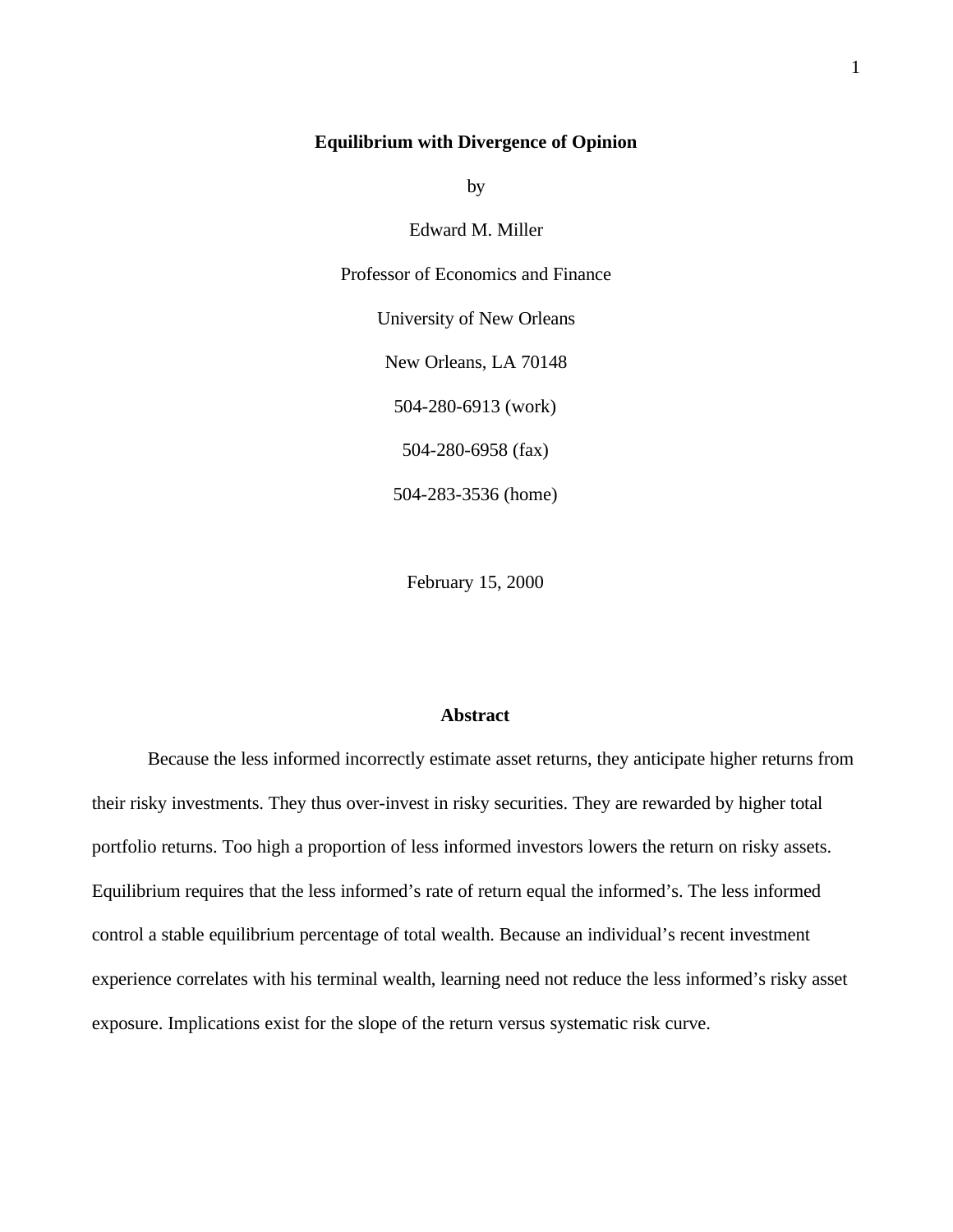Should we expect security markets to be efficient? Academicians usually argue that information is readily available and investors are intelligent and motivated. Practitioners and students often respond by pointing to less informed, or even ignorant, investors who did well in the market (Uncle Joe perhaps). The academician then admits that some less informed individuals exist. (What academician who grades exams could doubt this?) It is then argued that the less informed would normally lose money to the informed. Thus, the informed would come to manage the vast bulk of the investment funds, (assuming no new less informed investors enter the market). The less informed should end up managing such small sums that they have little effect on prices. Thus, the price setting process should be dominated by the well informed, wealthy investors.

Milton Friedman's statement of this position is widely quoted (1953, p. 175), "People who argue that speculation is generally destabilizing seldom realize that this is largely equivalent to saying that speculators lose money, since speculation can be destabilizing in general only if speculators on the average sell when the currency is low in price and buy when it is high."

However, recently a problem with this argument has been pointed out. In an efficient, or a mildly inefficient market, the informed may make money at the expense of the less informed. The reason for this is that financial theory predicts that risk taking is rewarded (see Reilly 1989, Bodie, Kane, & Marcus 1993, Elton & Gruber, 1995, or any other text). Those taking greater risks can earn a higher rate of return. Poor information and inadequate security analysis often lead to taking greater risks. If the return gained from the extra risk taken by the less informed exceeds the losses due to poor security selection, the less informed will experience a higher rate of return on their total portfolios than the better informed. The wealth of the less informed will grow more rapidly than the wealth of the informed. Of course, this argument assumes that all things other than information are being held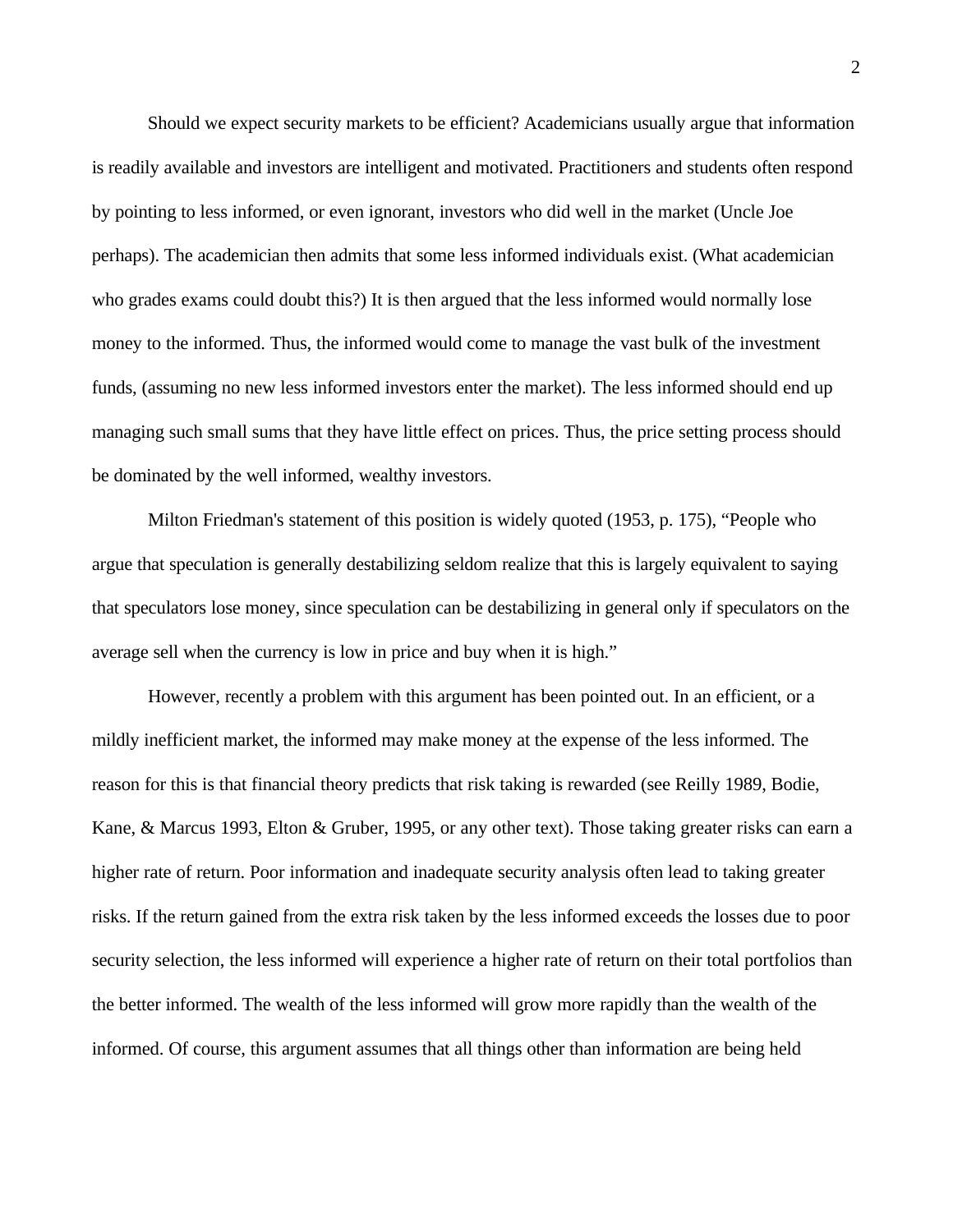constant. In particular, the less informed and the uninformed are presumed to have the same risk preferences.

As a simple example of this argument, consider the numbers reported in the widely used Reilly text (1989, p. 46), where stocks have expected earnings of roughly 10% (the reported 9.9% rounded) and a large standard deviation of 21.1%, and risk-free securities and bank accounts earn 4% (the reported 3.5% rounded). As any finance text explains, investors choose the asset mix that maximizes their utility. Those that choose to buy more stock (because they are more tolerant of risk) earn more on average than those who are averse to risk and stay primarily, or even entirely, in bank accounts, bonds, and other low risk assets.

What determines the actual return earned by classes of investors, such as the less informed? I would suggest that it is their asset mix, the fraction of their assets put in stocks and other risky assets relative to that put in low risk assets, including bank accounts and bonds. Brinson, Hood, and Beebower (1986) found that for large pension plans, asset mix explained 93.6% of the variation in total portfolio return. Asset mix is likely to be just as important for classes of individual investors. To determine whether the less informed earn more than the informed, we must ask whether the less informed are more likely to invest in risky asset classes, such as stocks. It will be argued that they are.

How should we model the behavior of the less informed? I would suggest that ignorance leads to mistakes. These mistakes could arise from the widely discussed overreaction (De Bondt & Thaler 1985, 1987, Jegadeesh & Titman 1993) or from a tendency to hold losers too long (Shefrin & Statman 1985). It could be from the errors that lie behind any of the numerous biases (Shefrin, 2000) and anomalies that have been discovered (see Jacobs and Levy 1988, or Haugen, 1999a, b, for a list and for references). However, the argument here doesn't really depend on the nature of the mistakes, merely that they occur. The simplest model is that their mistakes are random, equally likely to raise or lower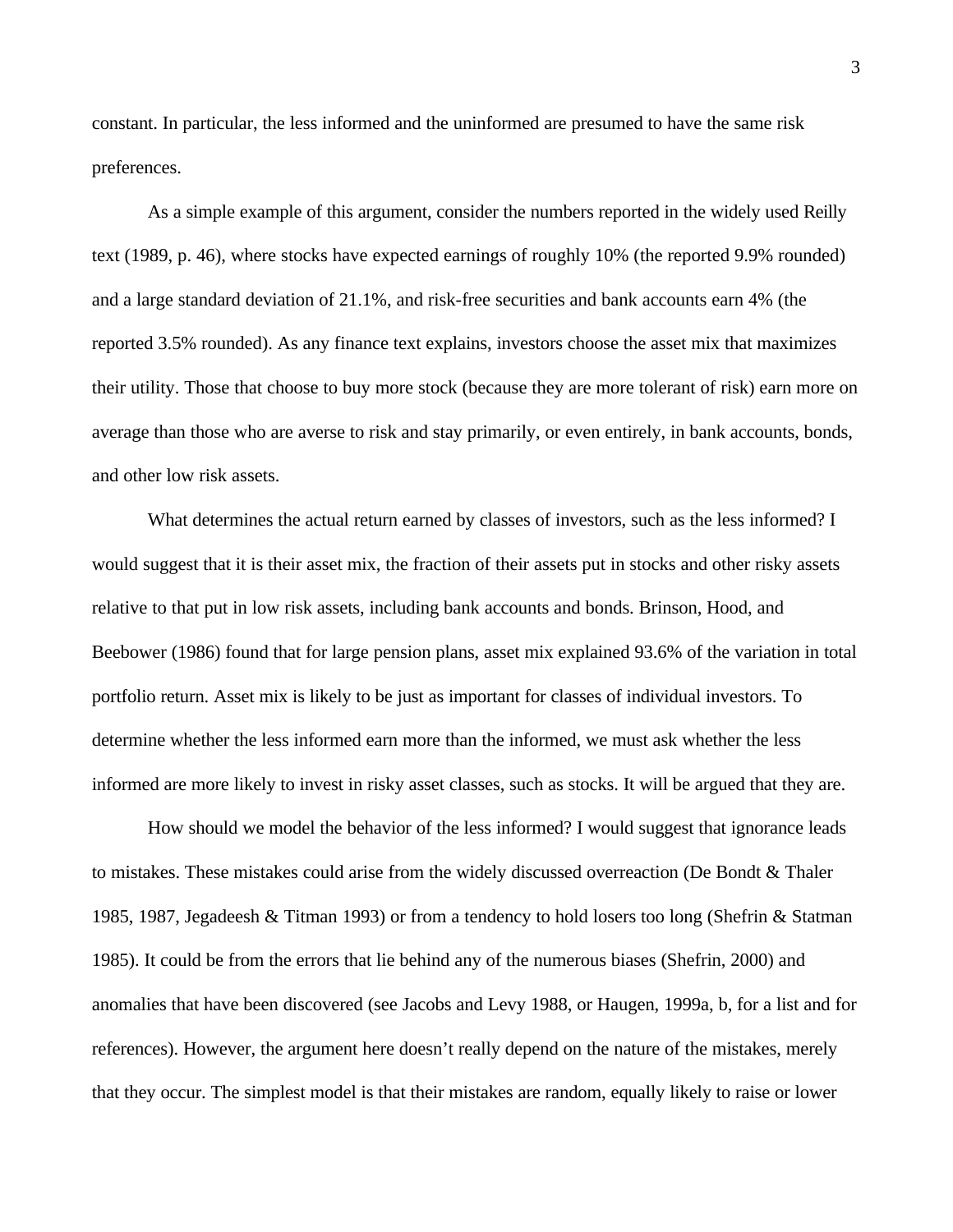the returns from the stock or bond being considered. Such errors might be thought of as being distributed approximately normally). The investors, while not all-knowing, and not perfectly informed, will be presumed to be rational, and to act rationally, given their knowledge. In particular, the reader can think of them as using Markowitz optimization, either formally or informally (i.e., making judgements that approximate optimization without formally going through an optimization process).

With random errors, a few securities will appear to provide extremely profitable opportunities. Suppose the less informed investors believe they have identified stocks that will yield 50% per year. These investors believe the potential return for taking the risk of investing in such a stock to be an extra 46%, rather than the true 6%. Naturally, the less informed will invest more of their wealth in such high return opportunities than will the better informed investors.

Investors concentrate on the securities they believe will have the highest returns, and reduce their holdings of the others to zero. If the returns from a stock are underestimated, the holdings are typically reduced to zero. The asymmetry arises in some countries because short selling is prohibited. In the countries where short selling is allowed (such as the US) few investors are willing to make short sales. Among individuals, the less informed are unlikely to even understand the mechanics of short selling. Most American institutional investors are forbidden to make short sales.

Not surprisingly, the risky part of the less informed investors' portfolio is less diversified than that of the better informed investors. This need not imply that they are undiversified. Given the textbook assumptions (efficient market that is pricing consistent with the capital asset pricing model, lending rates equal to borrowing rates, no transactions costs or indivisibilities), each investor holds some of every stock. If less informed investors make errors, they will believe some stocks are over priced, and others under-priced, causing them to purchase more of the latter, and probably none of the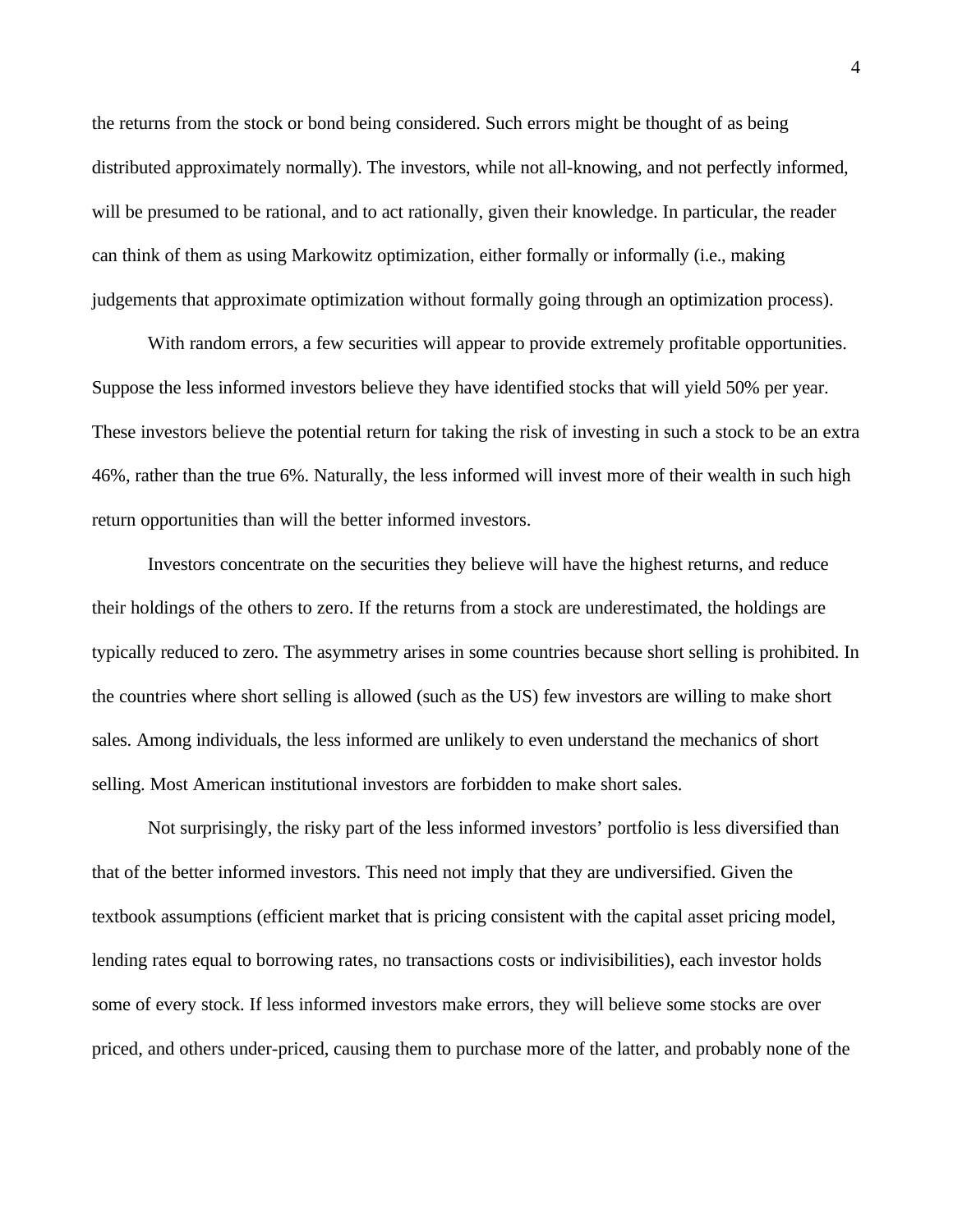former. However, if they are rational (as is here assumed) portfolios will still be designed to provide adequate diversification (see discussion below).

In at least one simple utility function, the fraction of the investor's wealth put into risky assets is proportional to the risk premium he anticipates earning on these risky assets. Other plausible utility functions would yield similar results. Admittedly, arguing that the less informed and less sophisticated investors go through a formal optimization process is unrealistic, but the resulting conclusion appears well founded.

The above argument does not depend on less informed investors' underestimating risk (although they probably do).<sup>1</sup> All that is required is that they overestimate the returns from some stocks, which will normally be the ones they include in their stock portfolios. They may underestimate the returns from other stocks, but these are not included in the portfolio. Such overestimation is quite consistent with unbiased estimates of the returns from each individual stock, since the estimated returns conditional on selection for inclusion in the portfolio can be expected to be biased upwards.

Random overestimation implies that the less informed will invest a substantially greater proportion of their wealth in risky assets than the better informed. This outcome is especially likely if the investor believes he has identified several unusually good current opportunities (chances of a lifetime), but does not expect similar future opportunities.

One implication of the above is that (given the same wealth and risk preference) the less informed will play a greater role in the market for risky assets, such as stocks, than would otherwise be expected given their share of the population and wealth.

Given the traditional efficient market assumption, in which prices fully reflect available information, the expected rates of return on assets reflect only their systematic risk, as any standard textbook explains. It also follows that the expected return on any portfolio will depend only on its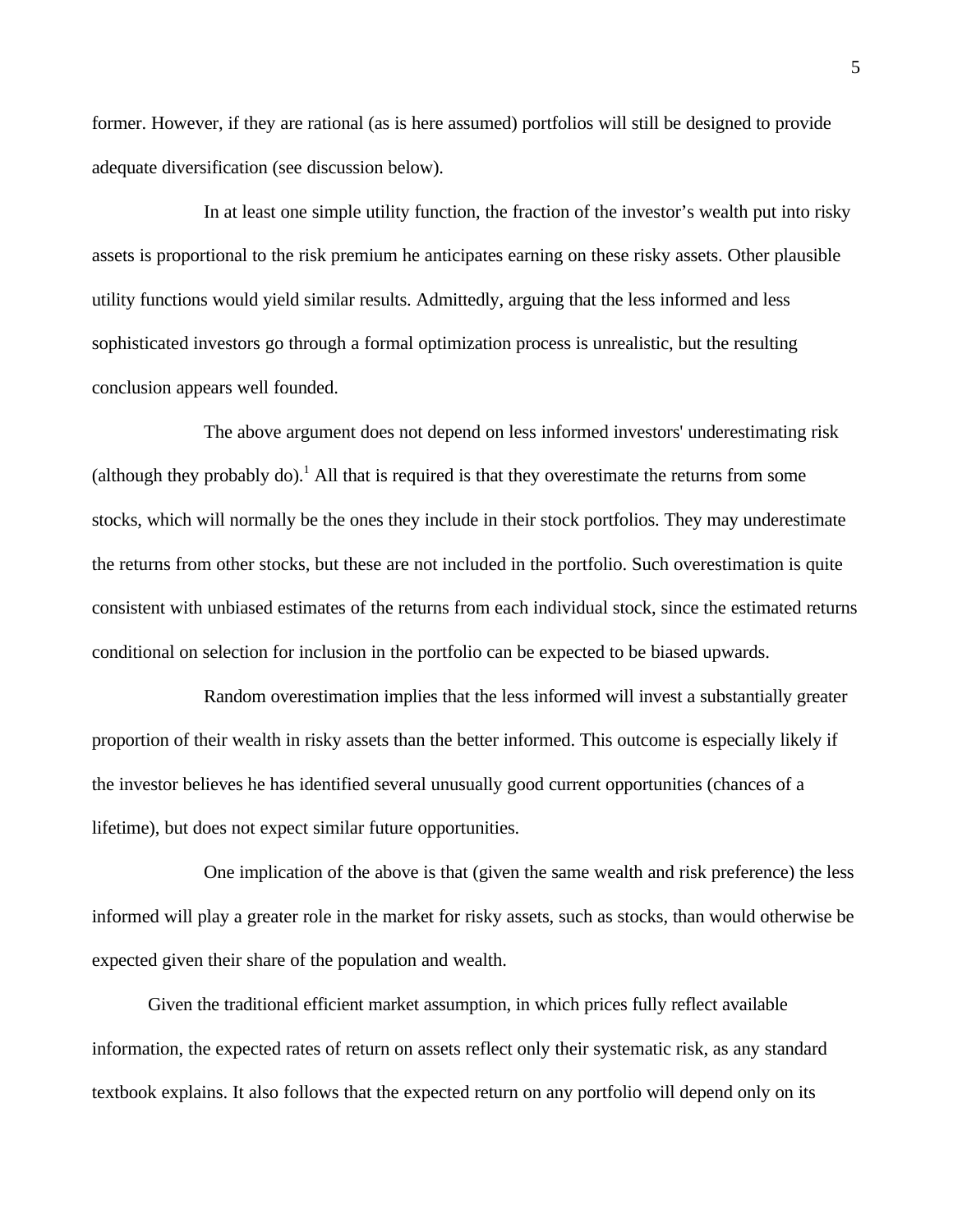systematic risk. It then follows that the portfolios of the less informed, reflecting a higher level of systematic risk because of a higher proportion of stocks and other risky assets, should earn higher rates of return. Thus, the surprising conclusion is that the less informed investors should do relatively better than the informed investors, contrary to the speculations of Friedman and others.

Some readers may be bothered by the idea of markets being efficient in spite of the presence of less informed investors. The difficulty probably arises because the usual textbook treatment of efficient markets assumes everyone has perfect information. However, a belief in an efficient market does not require such an unrealistic assumption. Many uninformed trades cancel out other uninformed trades. More importantly, with many well informed investors, as well as many poorly informed investors, minor divergences from theoretically correct prices can persuade the better informed investors to hold the stocks that the less informed neglect. The result is close to an efficient market, even if not a perfectly efficient one. $2$ 

Black (1986) has pointed to the importance of noise in understanding financial markets. The above argument not only incorporates noise traders, but more importantly provides an explanation for why they may persist over time. De Long, Shleifer, Summers, and Waldman<sup>3</sup> in a series of papers made the very important point (on which this paper builds), that less informed investors may earn a higher rate of return on their total portfolios (stocks plus risk free assets) because they believe they have a more favorable risk-return opportunity and hence invest in securities with a higher return. Thus, the wealth of the less informed may grow more rapidly than the wealth of the informed.

The above demonstration that the less informed investors should earn higher rates of return than better informed investors creates problems for efficient market theory. If they consistently earn more than the informed investors, their wealth should come to be a steadily greater percentage of the funds invested in the market, and the informed investor's percentage of the market should steadily shrink,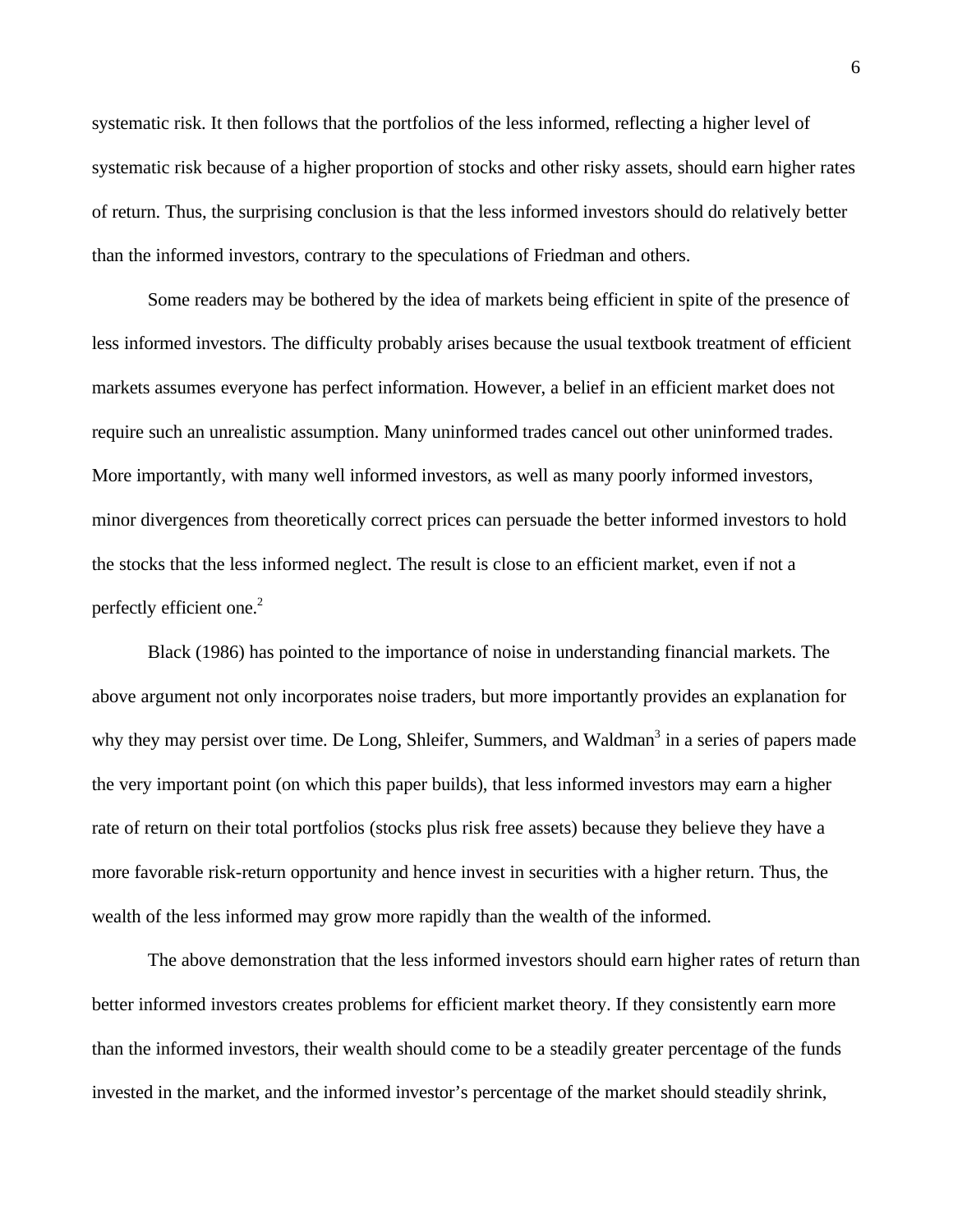approaching zero if given enough time. After a long enough period of time, the informed investors must control such a small share of total wealth that their trades (offsetting those of the less informed investors) can no longer insure efficient markets.

Notice this implies a logical inconsistency in mainstream theory. Markets are argued to be efficient because informed investors' trading keeps them efficient. This requires that informed investors control some appreciable fraction of the wealth. However, it was just shown that, in the long run, the share of the wealth of informed investors in equilibrium tends towards zero. Such near zero shares of the wealth held by informed investors implies that markets will not be efficient.

Actually, the situation is worse than that discussed above. Becoming well informed costs money (information and security analysis are not free). This should reduce the rate of return earned by those investors who become informed. This effect serves to pull the rate of return earned by informed investors even further below that earned by the less informed, making the textbook theory even less defensible.

Admittedly, a belief in the survival of the less informed or less rational traders does not require the absence of short selling. If random errors are made in the rates of return on securities, the return from taking on additional risk will be overstated, leading investors to take on riskier positions, producing the scenario described above.

There is a more theoretical point; in the long run those that maximize the geometric mean of their returns over time obtain the highest growth rates for a portfolio. This is achieved by investors with a logarithmic utility function. However, Samuelson (1971) has pointed out that rational investors need not have the logarithmic utility function that maximizes long run wealth growth. There may be individuals operating with less than perfect information whose strategies produce portfolios with a long run geometric average rate of return that exceeds those of more rational or better informed investors.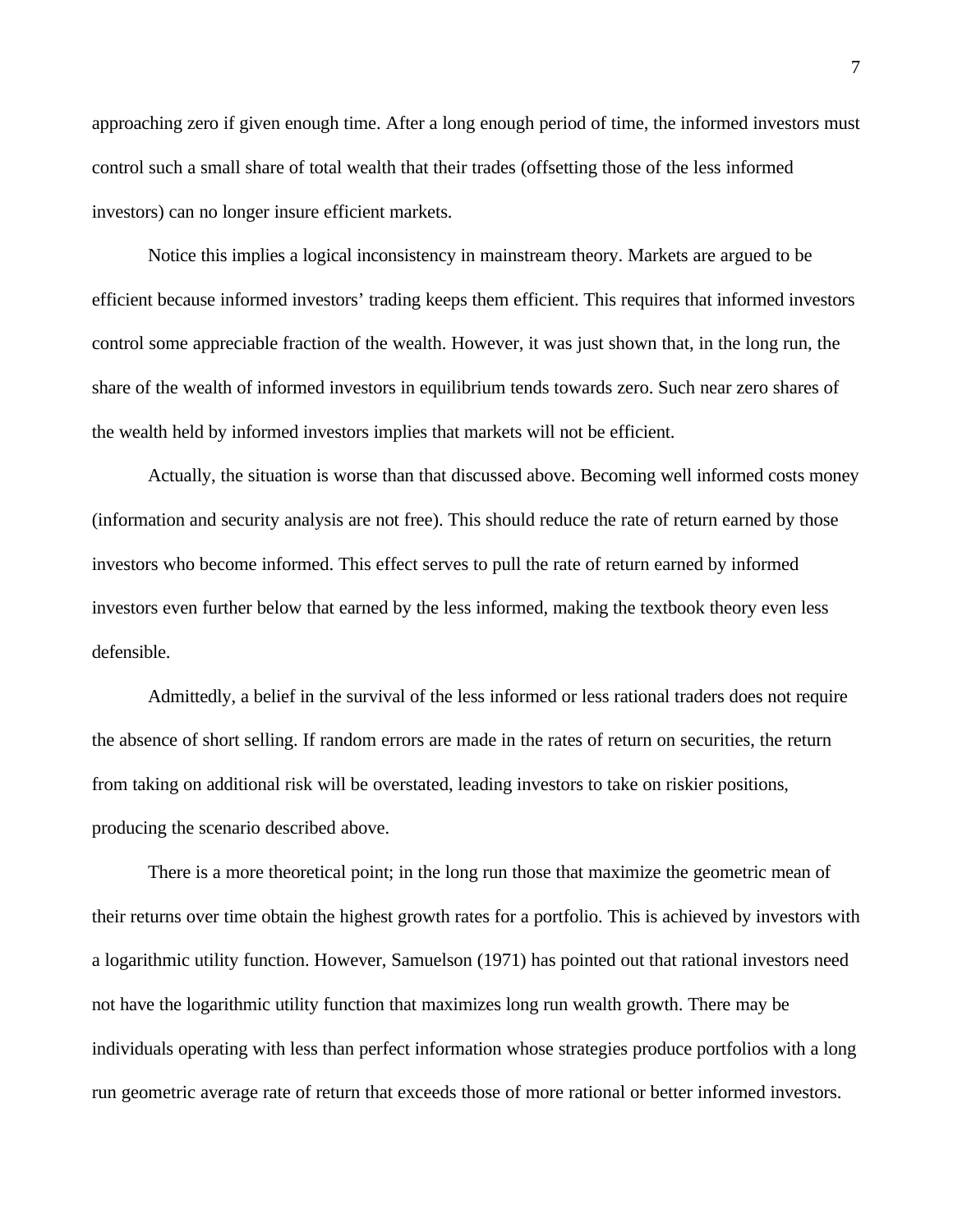The ratio of the wealth of one of these investors to a completely rational, well-informed individual increases the further one looks into the future. Given the wide variety of poorly informed strategies or irrational ones, it is highly likely that at least one of these has a higher expected long run geometric average rate of return than any of the strategies that rational individuals might adopt. In the long run (leaving aside saving and dissaving issues) if new investors do not enter or leave the market, these less informed investors will come to dominate the market, as has been pointed out by Shefrin & Statman (1994) and Blume & Easley (1992).

Usually, when a logical application of a theory leads to ridiculous conclusions (or ones demonstrably false), one looks to find an assumption behind the theory that is either incorrect, or a poor approximation of reality. One then replaces this assumption with a better one.

# **II. WHY LESS INFORMED INVESTORS EVENTUALLY COME TO AFFECT PRICES**

As the percentage of wealth controlled by the informed investors decreases, eventually a point is reached where the buying of the less informed bids up some stock's price. Normally, this will occur after the informed have reduced their holdings to zero (i.e. are constrained by the relevant short selling restriction), and the few willing to go short have the largest positions they are comfortable with, or are legally allowed to hold.

Once this position is reached, further buying by the less informed must raise the price. This increased price draws forth additional selling, either from less informed investors, or from informed investors who are willing to take a larger short position if offered a higher price. At this point, the assumption of a flat market demand curve becomes untenable.

At what point this state is reached depends on several factors. One is the extent to which different, less informed investors are purchasing the same stock. If all less informed investors are making the same mistake, they will all be putting the same stocks into their portfolio in more than the market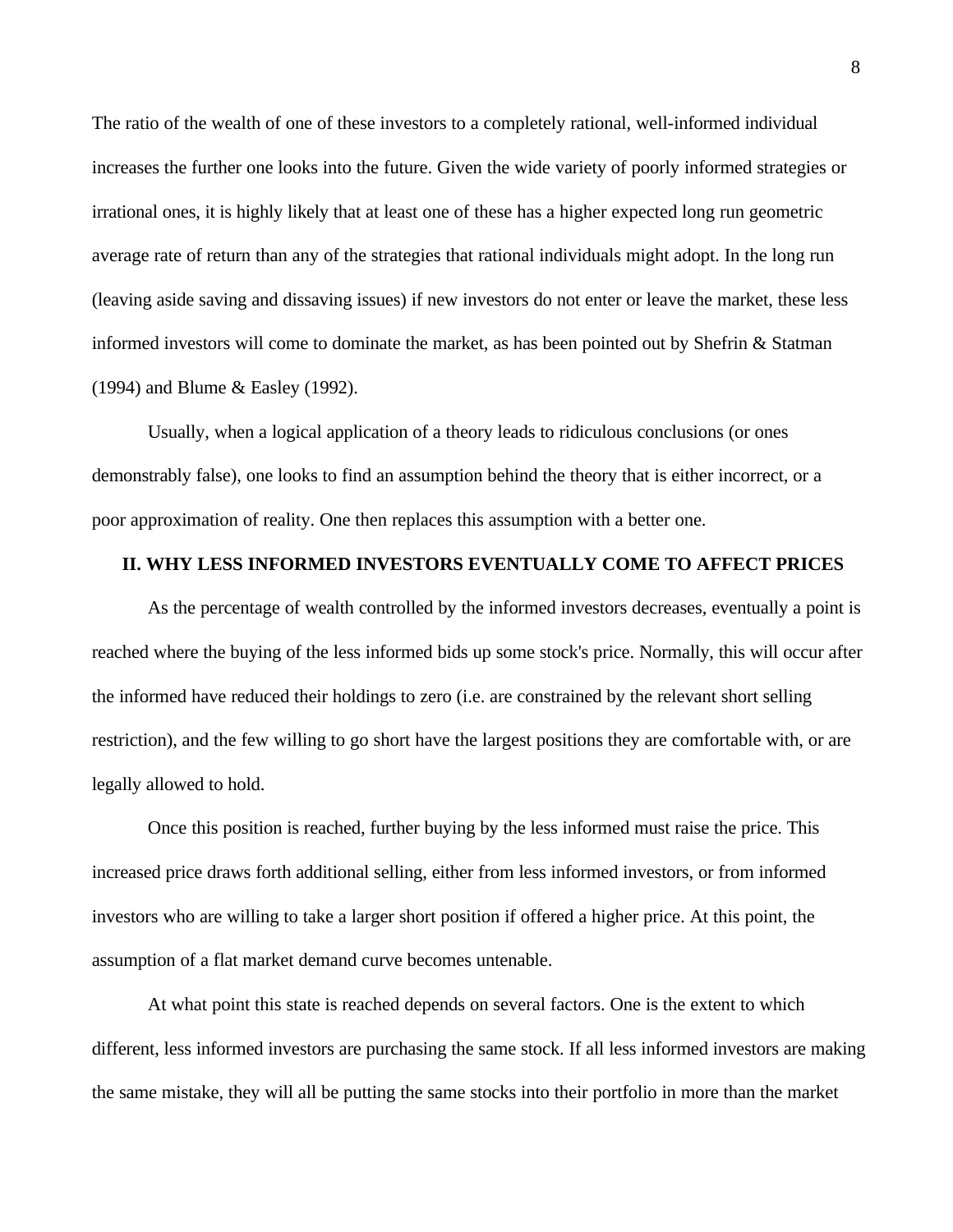proportion, and the stocks will more quickly reach the level of holdings at which most informed investors have sold out.

If the less informed investors differ among themselves, some of the buying will be matched by the selling of other less informed investors. The net impact on the market will be reduced, and the wealth of the informed investors can shrink to a lower level before the buying by the less informed investors impacts appreciably on any stock prices. However, given the assumptions stated above, sooner or later the relative wealth of the informed investors will decline to such a low level that the assumption of efficient markets no longer holds.

The only exception to the above argument is if, through incredible luck, the less informed investors are buying stocks in exact proportion to the market portfolio. In this case, the share of the wealth held by the uninformed can keep growing faster than that of the informed. Thus, the share of the total wealth held by the informed investors will decline steadily towards zero. Only then can prices stay at the level predicted by efficient market theory even as the informed's share of the wealth approaches zero. This outcome is sufficiently unlikely that it need not be taken seriously.

Thus, let us drop the unrealistic assumption made earlier that informed investors can keep prices at the level predicted by efficient market theory.<sup>4</sup> Instead, the less informed investors will be presumed to be able to bid prices up. Such bidding up of prices lowers the rate of return earned on these securities. For instance, one might imagine that the less informed could bid up by 25% the prices of the stocks found most attractive, before the lowered return discouraged any further purchasing. If this happens, the set of stocks that the less informed think promise high returns might actually yield only 8% (this is the 10% a typical stock would have earned, divided by 1.25). Such lower returns on their stocks obviously reduce the returns on their total portfolios, but still leave it possible for the aggregated portfolios of the less informed to outperform the aggregated portfolios of the better informed. Fortunately, it is easy to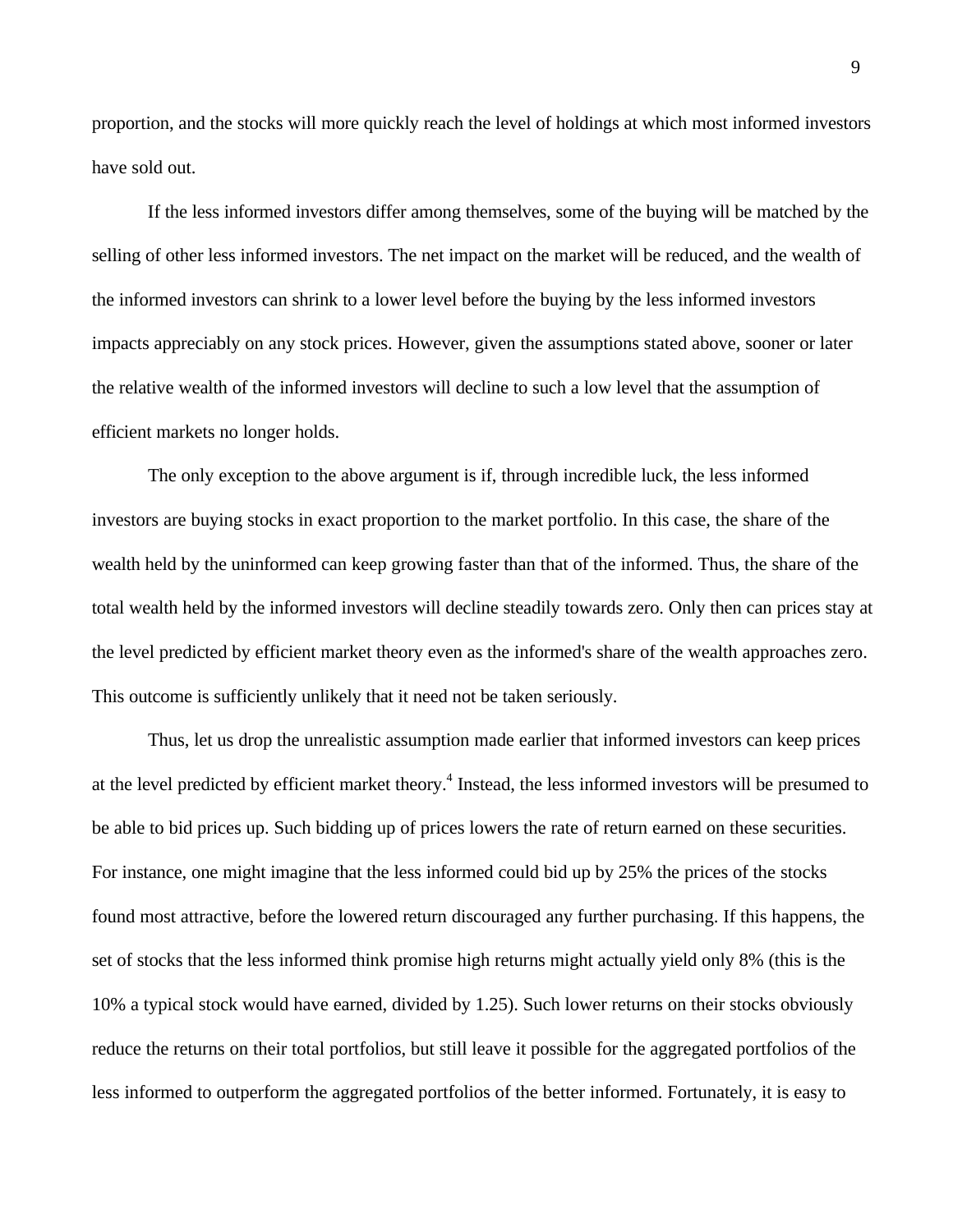calculate whether with this lower return the total (risk free assets included) portfolios of the less informed would still outperform the total portfolios of the informed.<sup>5</sup> If the less informed's aggregate portfolios would still outperform that of the better informed, their share of wealth would keep growing.

## **III. AN EQUILIBRIUM WEALTH DISTRIBUTION?**

The above suggests an equilibrium distribution of wealth between the less informed and the informed (or across different ability levels). The reason is that unless the wealth distribution is such that the wealth of the informed and the less informed grow at an equal rate, the fraction of total wealth controlled by one group will be changing. As explained below, increasing the share of wealth controlled by either group lowers that group's rate of return, thus slowing the growth of that group's wealth. Conversely, a decrease in the share of wealth of either group increases that group's rate of return, thus increasing that group's rate of wealth growth. Thus, there are equilibrating forces that tend to return the shares of wealth to the level where the wealth of both groups grow at the same rate.

If the relative rates of return on total portfolios are the same for two groups (and if both groups' net consumption are equal percentages of their total wealth), the two portfolios will grow at equal rates, leaving the equilibrium wealth distribution unchanged. The logic is trivial. Let W<sub>i</sub> be the informed initial wealth,  $W_u$  be the less informed initial wealth,  $r_i$  be the rate of return over one year earned by the informed on their total portfolio, and  $r<sub>u</sub>$  be the rate earned by the less informed. After one year informed wealth is  $(1+r_i)W_i$ , and less informed wealth is  $(1+r_u)W_u$ . The wealth ratio after one year R is given by

 $R=(1+r_i)W_i/(1+r_u)W_u$ 

If  $r_i = r_u$ , it follows that the new wealth ratio is  $W_i/W_u$  which was the original ratio. Thus, if the equilibrium distribution of wealth between the informed and less informed investors is somehow achieved, it will persist.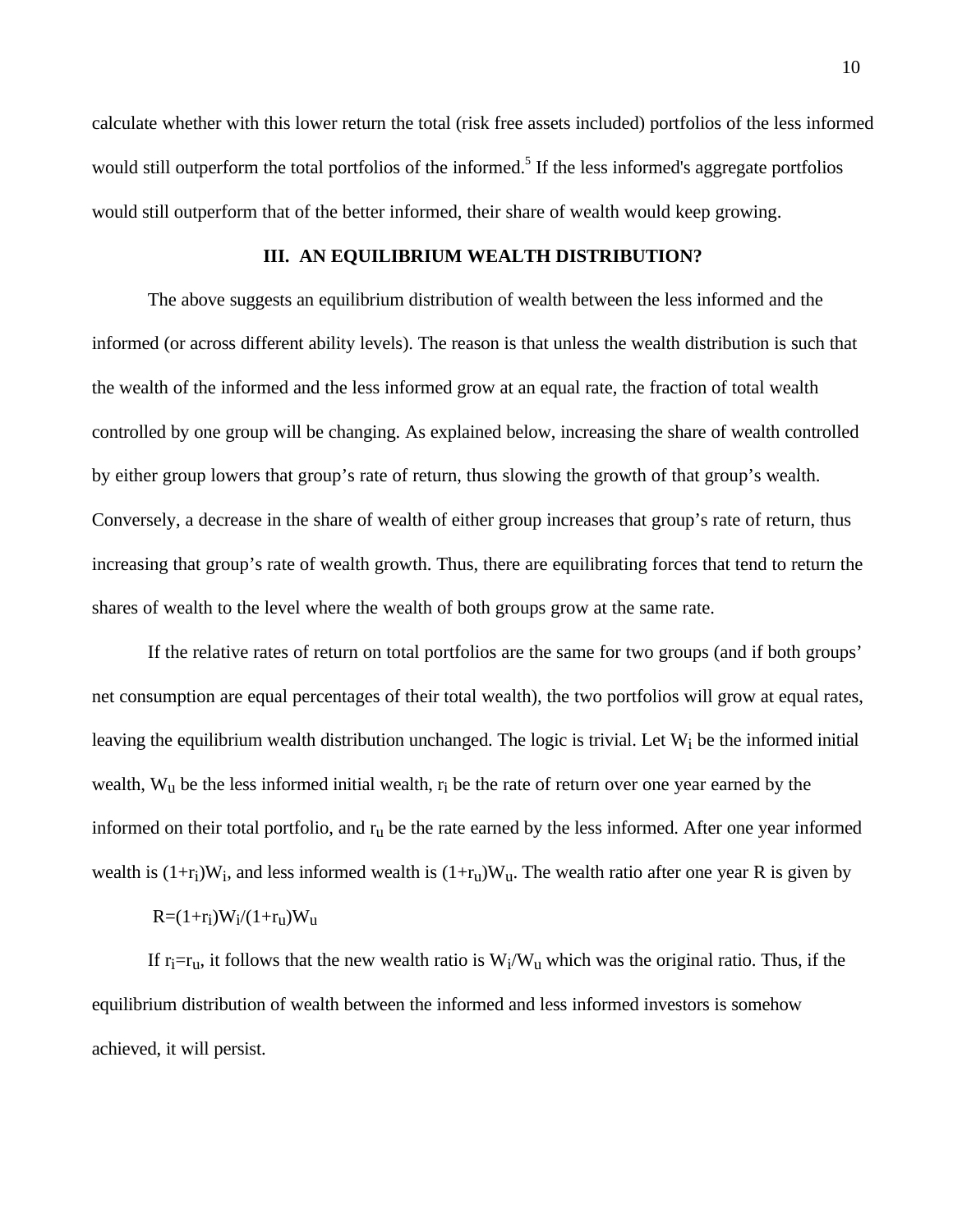To refer to this distribution of wealth as an equilibrium one it is necessary to show that if the distribution of wealth is other than this, there are mechanisms that return the distribution to this "equilibrium state."

## Insert Figure 1 here

The basic argument can be seen on Figure 1, which plots the difference in total portfolio returns versus the wealth ratios for the informed and the less informed investors. Remember the total portfolio is defined to include both the risk-free and the risky assets. Line ABC shows how the differential return declines as the wealth ratio increases. A horizontal line is drawn through the value of 0 for the difference in the total portfolio rates of return. Only when there is no difference (i.e. the difference is 0) does the wealth ratio remain stable. The equilibrium value for the wealth ratio occurs where this horizontal line is cut by the line ABC. Of course, an equilibrium value for this ratio implies an equilibrium share of total wealth for the less informed.

If the income distribution differs from that required for equal total portfolios, rates of return will change so as to move the wealth distribution towards this equilibrium. If the informed have less than their equilibrium share of wealth, the difference of the total return ratio will exceed 0. This situation is shown by a position on the line AB. Their wealth will increase relative to that of the less informed. This is shown by the direction of the arrow. This movement will continue until the equilibrium at B is reached.

If the ratio of the informed wealth to the less informed wealth exceeds the equilibrium ratio, the differences in their total rates of return will be below 0. This situation corresponds to a position on line BC. The ratio of the informed's wealth to the less informed's wealth will decline, causing a movement along line BC towards B. This is shown by the arrows. Again, the movement will continue until the equilibrium at B is reached.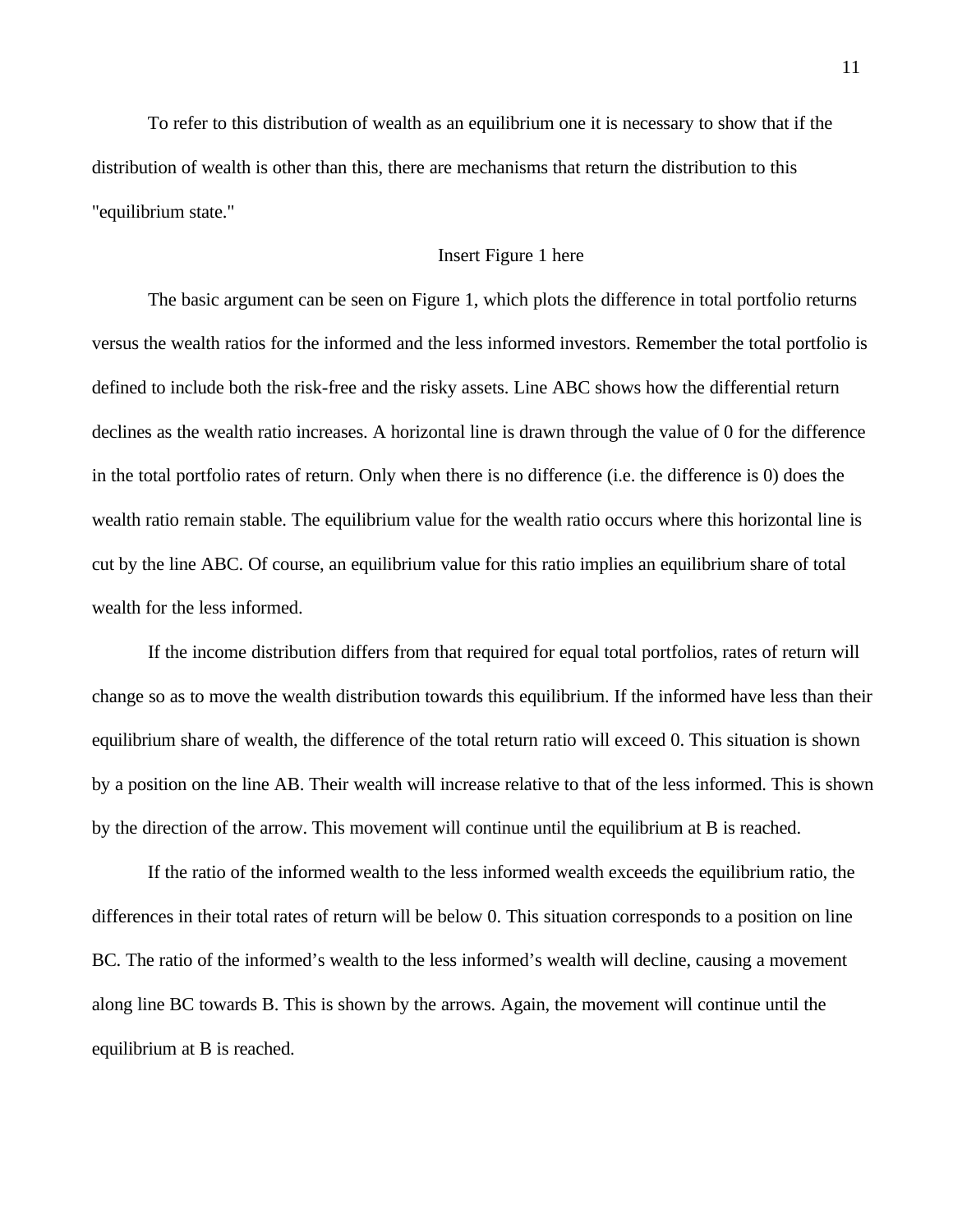Thus, if the ratio of the informed's wealth to the less informed's wealth is other than D, forces arise in the form of different rates of return on the respective total portfolios, which tend to return the ratio to its equilibrium value. Thus, the equilibrium situation requires that the total wealth of the two classes grow at the same rate.

The argument can be put in symbols. Let the subscript i refers to the informed, and the subscript u to the less informed, w to the fraction of wealth in risky assets, and  $R_f$  to the risk free rate of return,  $R_i$  is the return to risky investment for the informed, and  $R_u$  the return for the less informed. If  $w_iR_i+(1-w_i)R_f$  >  $w_uR_u+(1-w_u)R_f$ , then the fraction of total wealth in the informed's portfolios will increase. This will cause  $R_i$  to decrease until  $w_iR_i+(1-w_i)R_f=w_uR_u+(1-w_u)Rf$ . If  $w_iR_i+(1-w_i)R_f$  $w_uR_u+(1-w_u)R_f$ , then the fraction of wealth controlled by the less informed will increase, causing  $R_u$  to decrease until again  $w_iR_i+(1-w_i)R_f=w_uR_u+(1-w_u)R_f$ .

Thus, the distribution of wealth between the less informed and the informed will be such that  $w_iR_i+(1-w_i)R_f = w_uR_u+(1-w_u)R_f$ , regardless of the initial wealth distribution.

## **IV. SOME SIMPLE NUMBERS**

To see if such an equilibrium is consistent with plausible numbers, let us look at some simple numbers. If the informed invest half their wealth in stocks earning 10%, and invest half in risk-free assets earning 4%, their average return would be 7%. If the less informed have bid certain stocks up so that they earn only 8%, this could be offset by their having three quarters of their wealth in stocks, and only a quarter in risk-free assets. They would also earn 7%. The wealth of both groups would then be growing at 7% per year, and there would be an equilibrium.

What would be required to induce the less informed investors to put three quarters instead of half of their assets in stocks? Suppose both groups of investors have a simple quadratic utility function that causes one believing the risk premium to be 6% to invest half of their assets in stocks. All that would be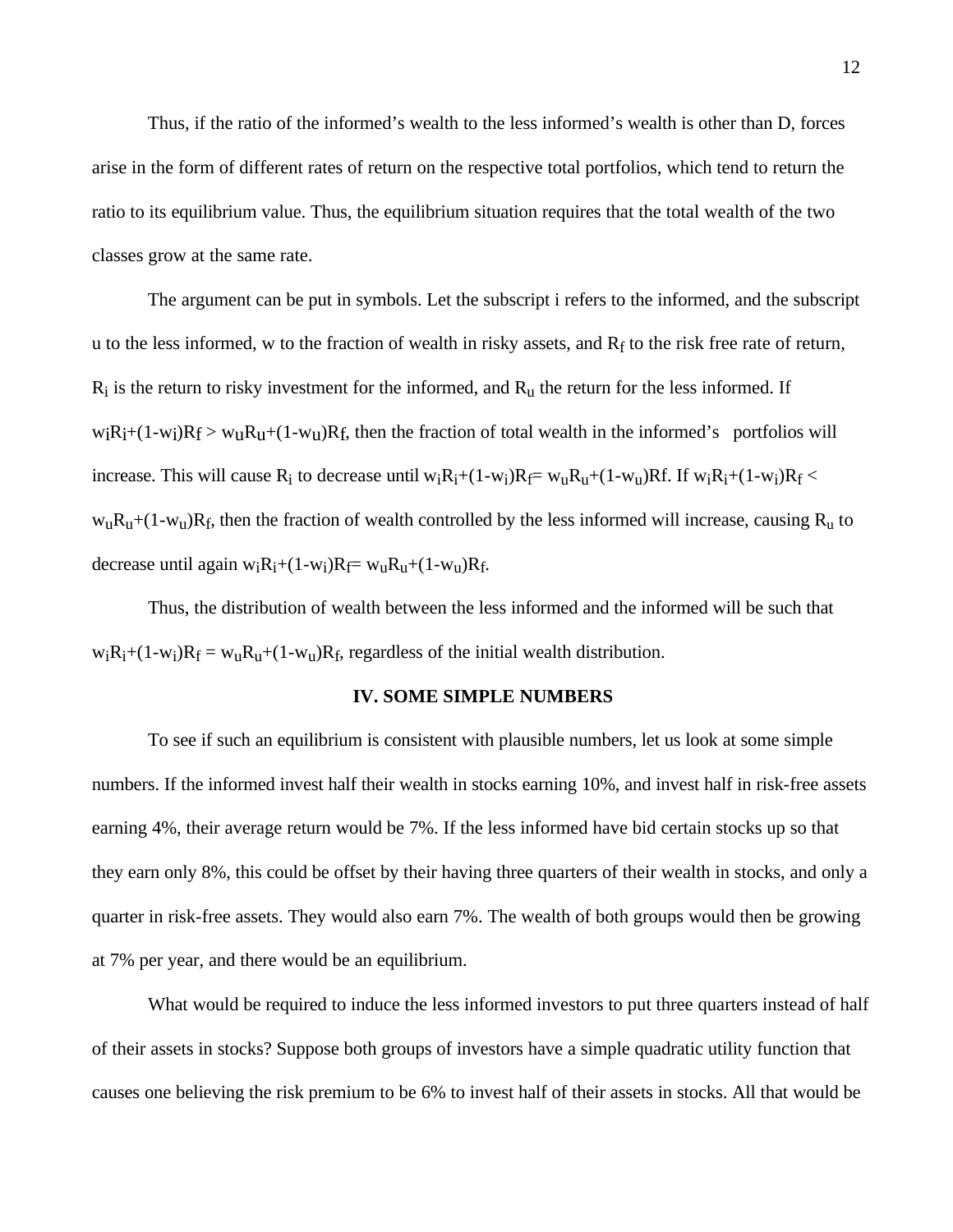necessary for the less informed to invest three quarters of their assets in stocks, would be for them to be convinced that the set of stocks they intended to invest in would earn 13%.<sup>6</sup> Such an outcome seems possible.

Imagine the less informed have a portfolio building rule of investing in the 25 best stocks (a number believed adequate for diversification). Suppose the universe of stocks contains a thousand stocks, whose average return is expected to be 10%. However, the less informed make small errors in estimating the returns from these thousand stocks, and conclude they have identified 500 they think will outperform the market (i.e. have positive alpha). Since they desire a portfolio with 25 stocks, they choose the top 5% of these for inclusion in their portfolio. It seems very plausible that their errors could be large enough to convince themselves that this 25 stock portfolio will outperform the market by 3%. (Unbiased estimates of expected returns whose standard error is 1.5% would be more than adequate to produce the hypothesized overestimation, since a 3% excess return is approximately 2 standard deviations away from the mean). They would anticipate an expected return of 13% from their chosen portfolio. This would be adequate to induce them to keep three quarters of their wealth in stocks.

Indeed, it seems implausible for a market to be so perfect that the informed never err about the expected returns from stocks, and the less informed have a standard error of only 1.5 percentage points. Yet, such a minor imperfection in forecasting of means by some investors can sustain a market in which some stocks are priced to yield 8% and others 10%. Larger errors could yield markets with greater imperfections.

The author does not find it implausible that it would take many years (even using sophisticated statistical methods) for the investors who thought they were good enough to pick a 25 stock portfolio (out of an universe of a thousand stocks) that would have an expected return of 13% to discover that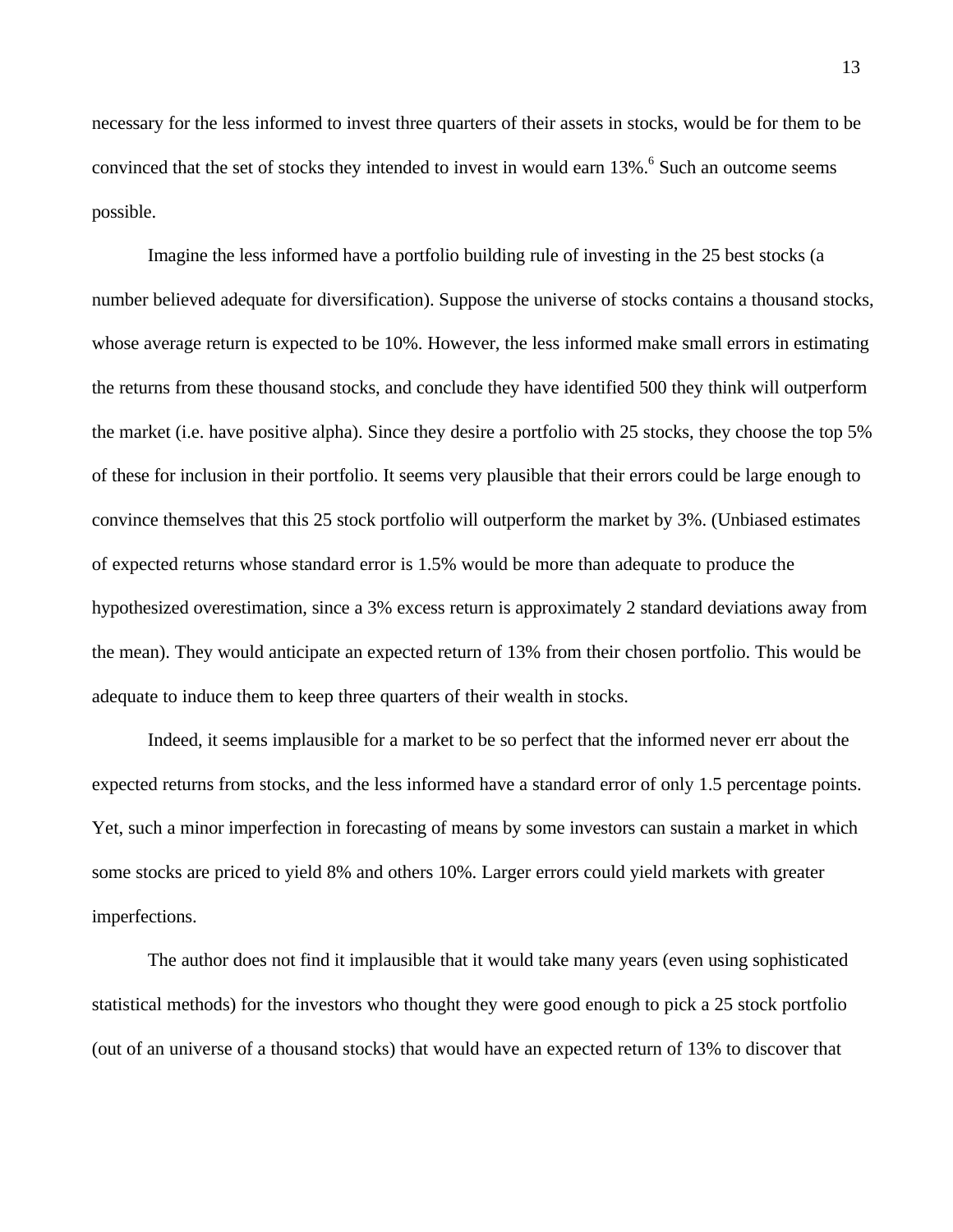their stock portfolios only earned 8%, and that a shift to a new forecasting technique (or a new advisor) would not solve the problem.

Boldt and Arbit (1984, p. 30) have pointed out that it would take 30 years of data to confirm at the 95% probability level that a manager able to earn an excess return of 7.1% was not merely benefitting from measurement error. This point, which has been made repeatedly in different forms, is usually used to argue against selecting managers on the basis of historical success. However, the same problem affects individuals trying to evaluate their own relative skill. Even if they keep accurate records of their investment performance, it will take many years of experience for them to have statistically significant evidence that they have, or do not have, skill.

It is easy to imagine death eliminating investors before they learn that they, or their advisors, lack expertise. Their place in the less informed group would be taken by new investors who thought they could beat the market by 3%.

For simplicity, the analysis has been done with only a single group of less informed investors. There could be several groups of less informed investors. For instance, some may trade excessively and experience much reduced returns. Another group may be very gullible and fall regularly for frauds. Such investors have low, or even negative returns. Over time such investors' share of the total wealth declines. Thus, the less informed investors that drive this model are not grossly uninformed (although such may exist), but those whose errors have the primary effect of causing them to purchase more of the risky assets than they otherwise would. It is these investors who are most likely to affect prices.

## **V. IMPLICATIONS FOR INVESTORS**

Notice the equilibrium described here differs from the standard efficient markets equilibrium. In an efficient market there is no opportunity to identify securities that offer higher than normal risk adjusted returns using publicly available information. Thus the best that can be done is to diversify widely,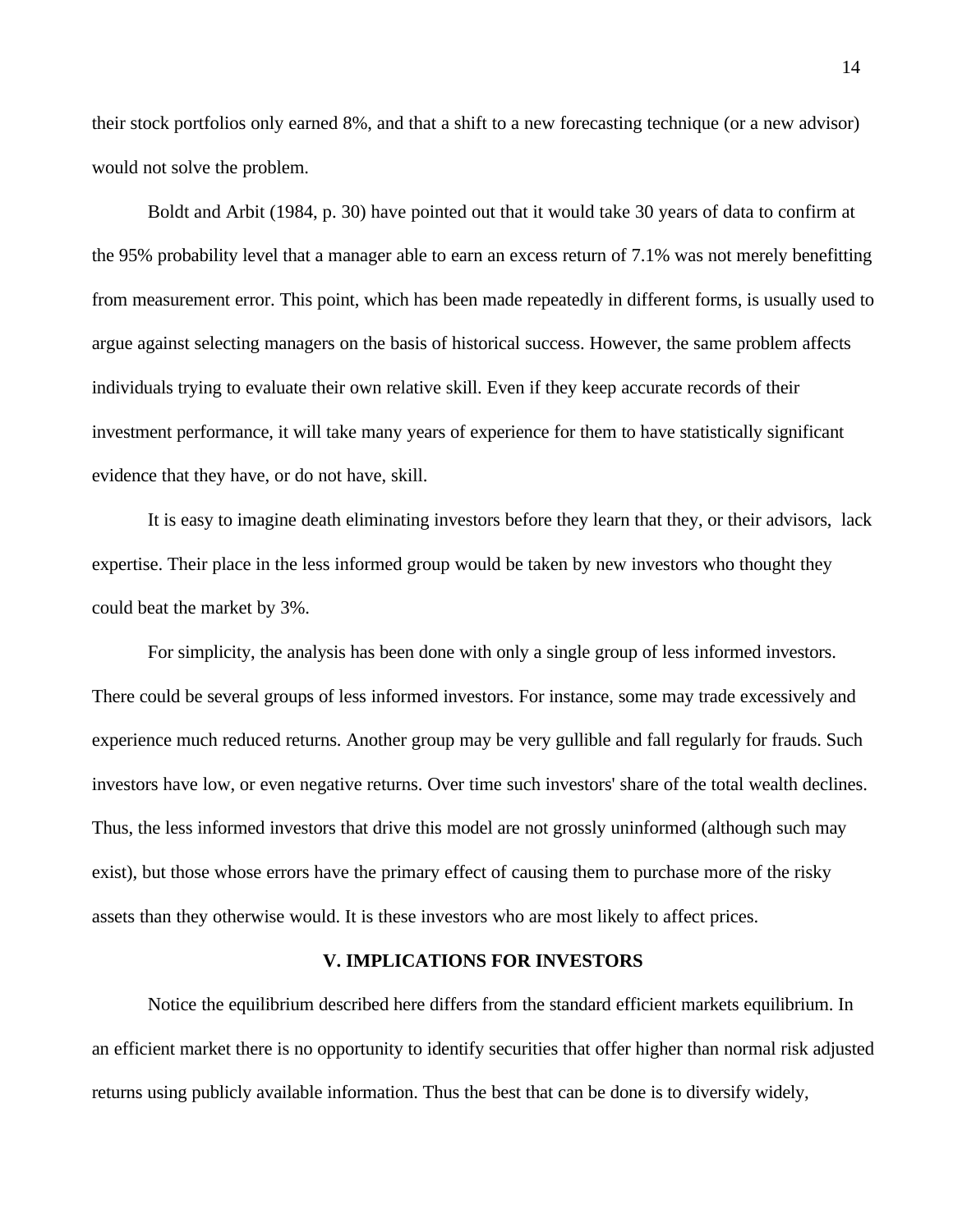minimize the resources devoted to researching securities, and minimize turnover by a buy and hold strategy.

In contrast, in the model outlined here, there could be some overvalued and undervalued securities that can be identified with publicly available information. Securities that are popular with the less informed investors are bid up, causing them to have lower rates of return. Other securities, whose merits the less informed don't recognize, have higher returns. In the example discussed initially, the less informed had bid certain securities up by 25%, causing the expected return (as estimated by the informed investors that made the effort to estimate it) to fall to 8%, when other investments were earning 10%. If analysis could separate the 8% stocks from the 10% ones, the increase in returns could justify the increased expense of an active investment policy, especially for investors that have substantial sums to invest (such as institutional investors).

Such a market has been called a bounded efficient one (Miller 1987). Investment analysis covers its cost not by finding winners, but by avoiding losers (Miller 1978). The optimal strategy becomes to study a small portion of the universe of stocks intensely, hoping to identify overpriced ones that the less informed have bid up. Once these have been identified, and enough stocks have been purchased to provide the desired diversification, additional search brings few gains (and has costs). When the stocks the informed buy are earning 10% (if of average risk), identifying more 10% stocks does not raise the average return earned by the portfolio. Thus, informed investors do not take a position in all available stocks, but only in those correctly priced for the risk.

Finally, notice that the above model provides a clear rationale for security analysis. In the academic efficient market model, there is no reason to do security analysis, and hence no reason to hire security analysts. In the above model, with a large number of less informed investors bidding certain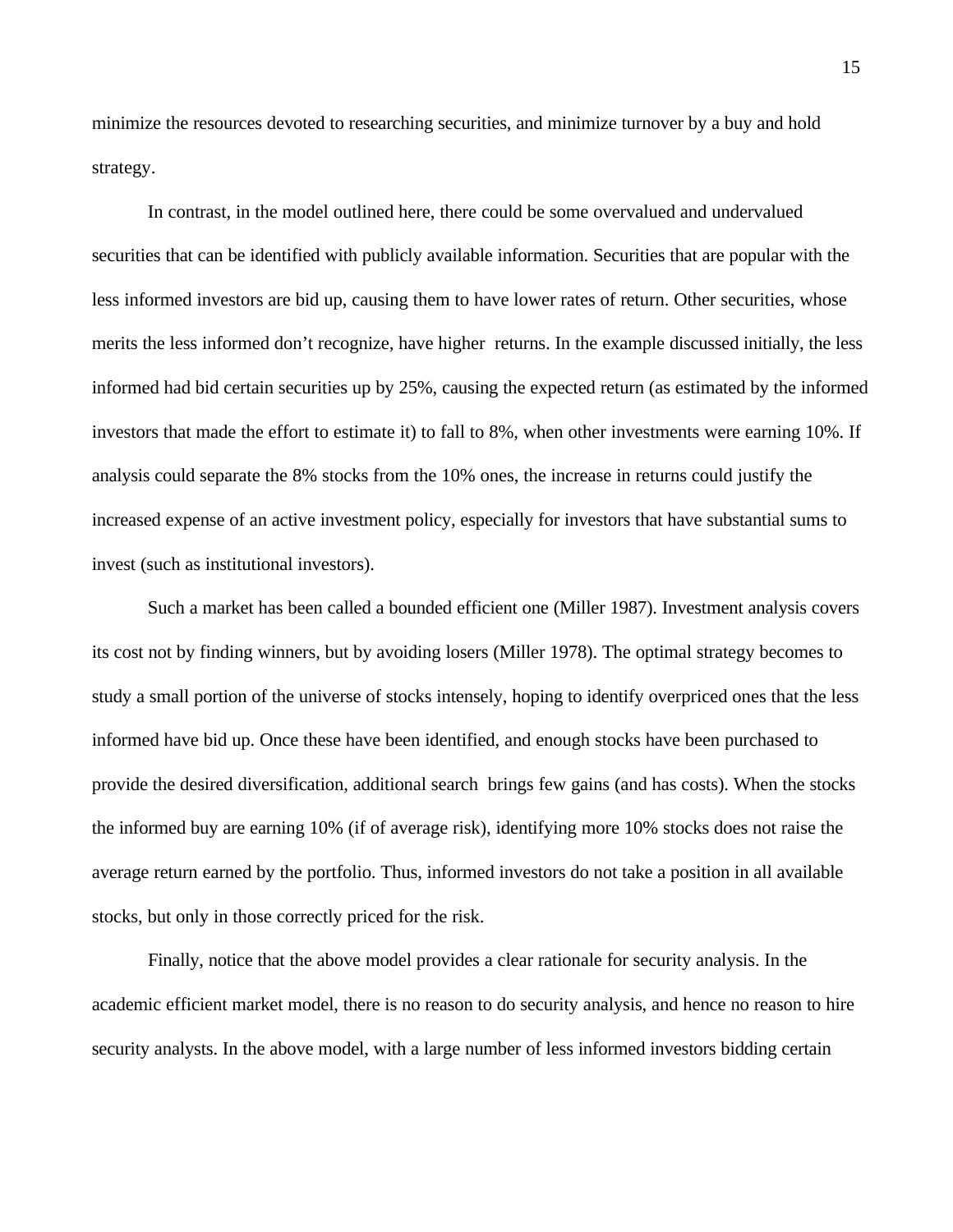stocks up, it is possible for the better informed investors to earn more than the less informed through security analysis. This provides a rationale for the existence of security analysts.

#### **VII. THE EFFECT OF LEARNING**

Many believers in textbook efficient market models will argue that investors could not consistently deceive themselves, convincing themselves that they can pick stocks well, while experiencing normal or even subnormal returns. Admittedly, a long series of disappointments may cause investors to shift towards a more conservative strategy. However, security returns are highly variable, and it is easy to rationalize away failures and attribute success to genius. A failure can be attributed to a mistake that has now been learned from, and hence will not be repeated.

Unfortunately, many individuals do not realize the power of compound interest. A stock investor who earns the average 10% per year will double his money in a little more than 7 years. Doubling your money is impressive, and it is easy for such an investor to convince himself that he has unusual skill which will prevent the losses others experience.

It is important to remember that high risk portfolios have highly variable outcomes. Many holders of such portfolios do very well. And many do very poorly. Let us look at the plausible reactions of each of these groups of individuals to their experiences. Those who have done very well attribute their success to skill rather than luck. They are likely to conclude that they (or their advisors) indeed have the ability to select high return stocks. As a minimum they will continue with their high risk, ignorance-based strategy. If anything, they are likely to increase the fraction of their wealth invested in risky assets. Possibly, they will borrow to increase the amount invested.

Admittedly, there will be many investors who are unlucky as well as less informed, or imprudent. Some of these may learn from their experience. Many of them will merely decide what their mistake was, and resolve to avoid it in the future. Unfortunately, there are many possible mistakes to be made, and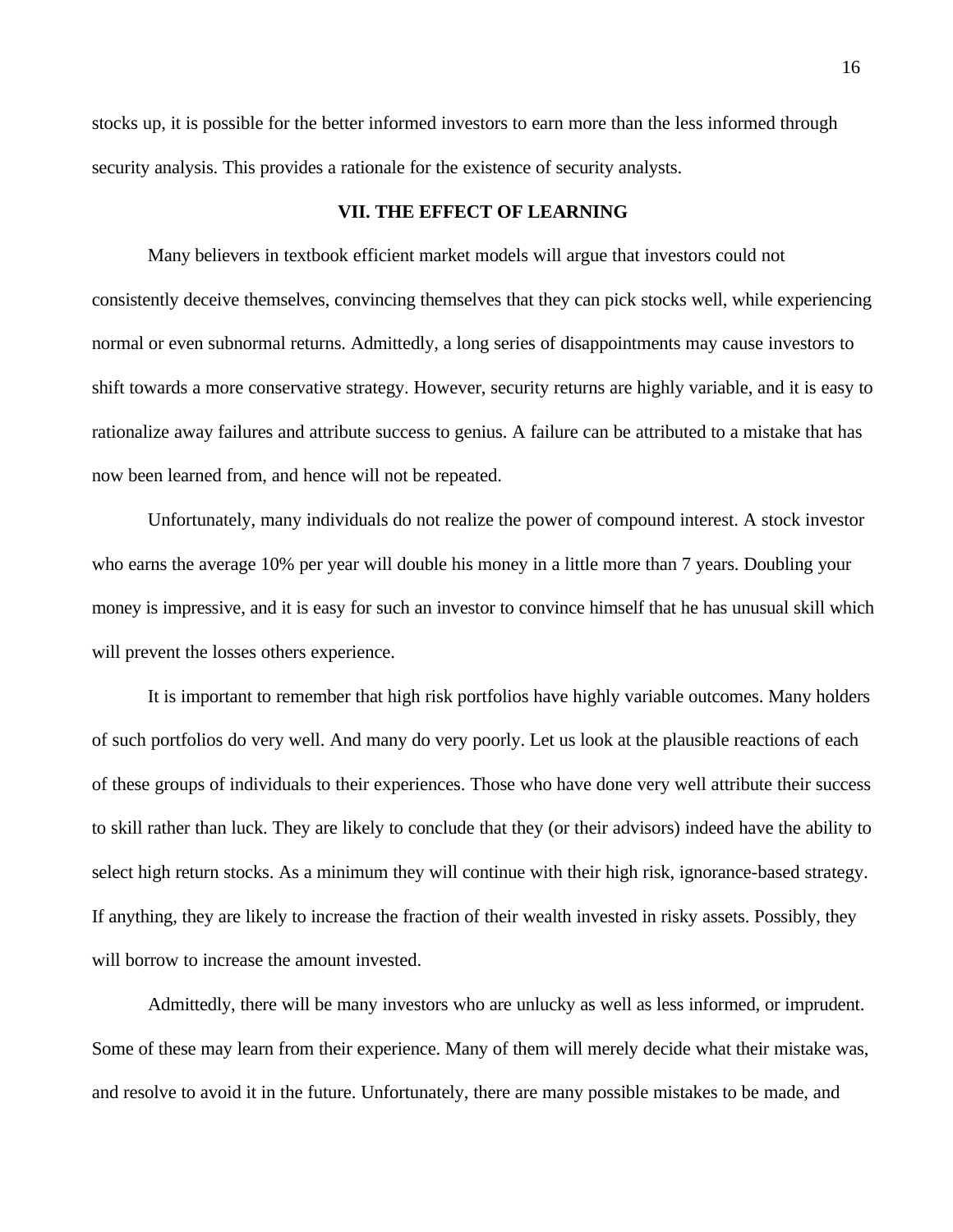they are free to make another. Again, if their errors are random, these errors will lead them to believe they have some very high return opportunities available, if they will only accept the risk. Again, they may be lucky or unlucky. If lucky, they act as described in the previous paragraph, and continue investing heavily in risky assets. If unlucky, they again identify their mistakes, decide to avoid making them a second time, and proceed to make new ones.

Admittedly, this sequence may continue long enough so that the investors eventually learn. What they have to learn is the psychologically difficult fact that they are not as smart, or not as informed, as they would like to think. Many people will not admit this to themselves. This tendency to believe good things about ourselves actually serves useful psychological purposes. For one thing, it is generally in our interest to have others believe good things about ourselves. In turn, it is hard to persuade them to hold these opinions if we do not hold them about ourselves. Evolutionary psychologists believe that such abilities to deceive ourselves were probably selected for during evolution (Lockard & Paulhus, 1988; Trivers, 1990).

The alternative is to master the extremely sophisticated idea that when there are random errors in estimation, one is likely to systematically overestimate the returns from a project if one acts as if one's best estimates were truly the expected returns from the project. This is true even if one's estimates are, on average, unbiased estimates of the expected returns. This is a very difficult concept to master (judging from the author's difficulty in communicating it to PhD and MBA students) which was introduced to the professional finance literature only in the late seventies.<sup>7</sup> Since the idea is still not in the MBA textbooks, few of the less informed investors will discover it on their own.

In considering whether investors will continue with less than optimal strategies (such as investing on their own estimates of the potential returns), it is important to remember what psychologists have discovered in animal conditioning experiments. Rats have been found to continue longer in a particular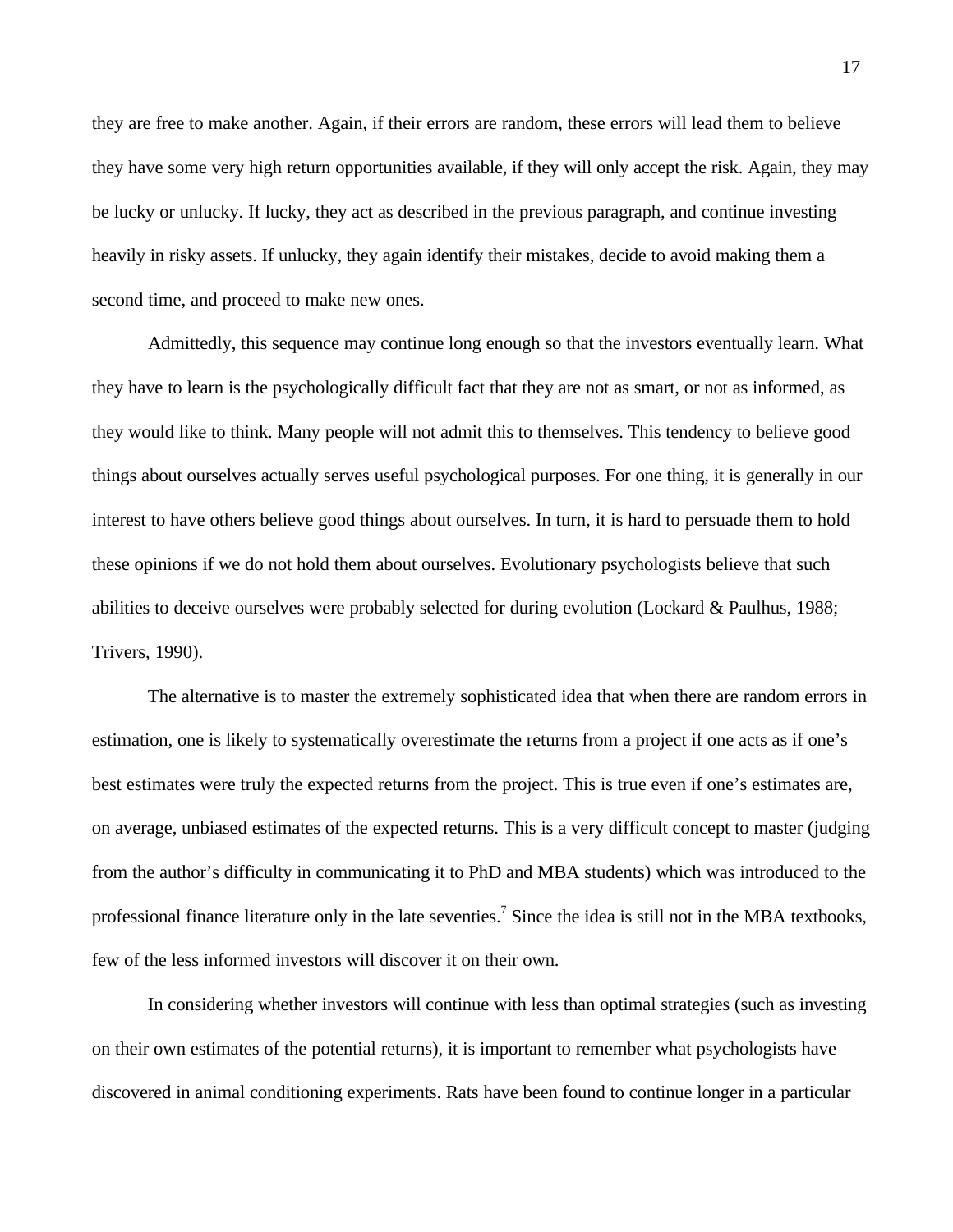behavior pattern if they are rewarded on a random schedule (a variable ratio schedule) than if they are rewarded every time the desired action is performed. Gambling is argued to be reinforced on such a variable ratio schedule (Kalat 1990, p. 264).

 The theory applied to gambling probably also extends to investing in risky assets. If less informed investors are occasionally rewarded for investing in risky assets by large winnings, they are likely to persist in their investment behavior for a long time, probably longer than if they were consistently rewarded with small winnings. Indeed, being consistently rewarded with small winnings is more likely to be the experience of the well informed investor. After making accurate estimates of the returns from different assets, the well-informed investor diversifies widely and then puts much of his wealth into a riskfree asset.

However, it is plausible that investors learn, and eventually those who have a long run of moneylosing stocks will reduce the percentage of their wealth invested in stocks. However, the important thing to notice is that bad luck and ignorance may have already reduced their wealth to the level where altering their asset allocation will have little market impact.

Consider two less informed investors who each invests \$20,000 in stocks, convinced they each have exceptional skill. After several years, the unlucky one has reduced his money to a fifth of what he had, or \$4,000. He finally concludes he lacks skill, and decides to take a fifth of his wealth out of the market. There is now \$800 less invested in stocks.

What of the other investor, the lucky one? To be symmetrical with the one who has lost all but a fifth of his money, imagine his stocks have risen fivefold. His \$20,000 in stocks is now \$100,000. He also is capable of learning from experience. Seeing his stunning investment success, he decides he is a good stock picker. He decides to put an amount equal to 20% of his wealth more into the market (This requires opening a margin account). This decision raises his commitment to risky assets by \$20,000.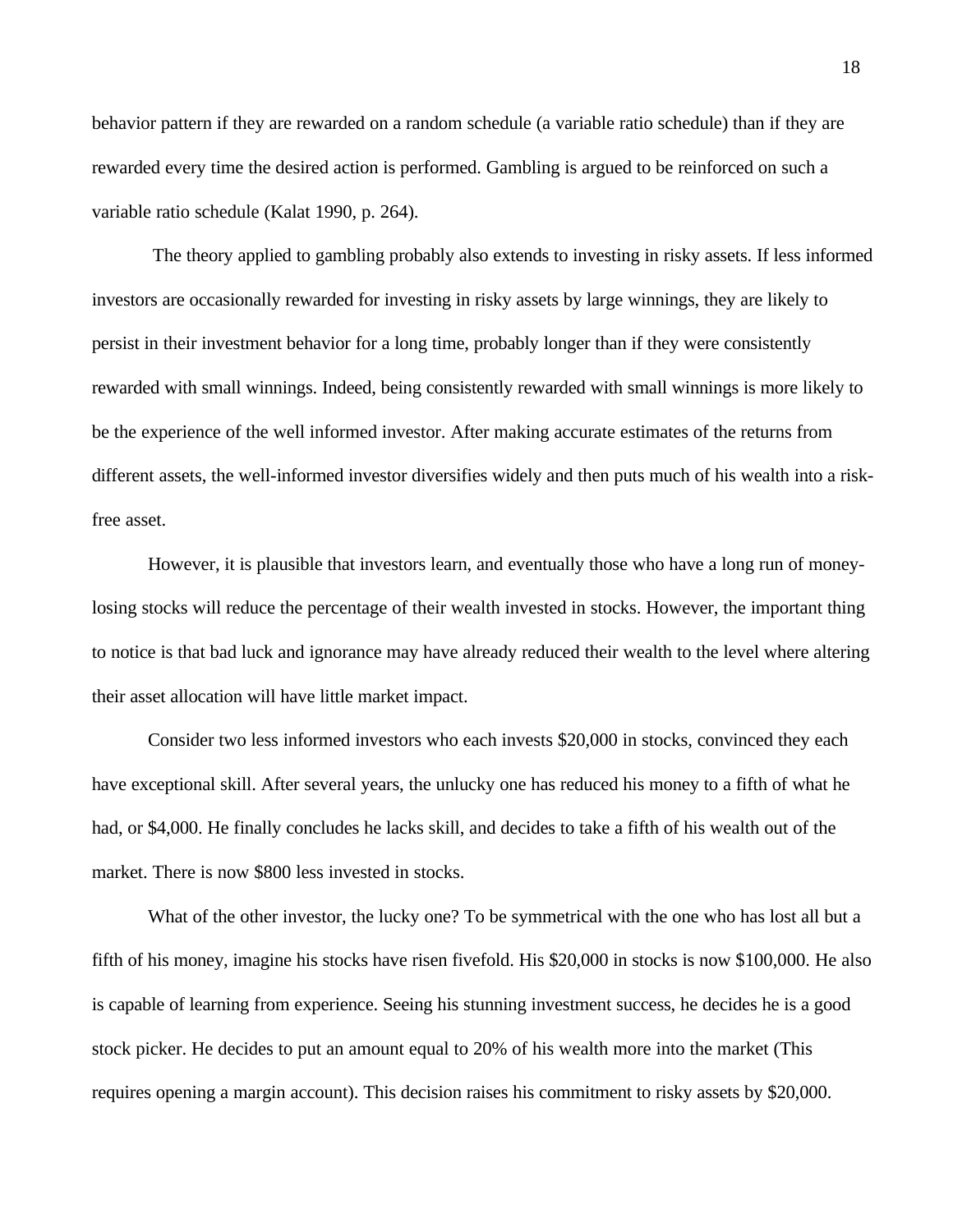Notice what learning has done. The net effect of investor learning is that the lucky one increases the amount committed to risky assets by \$20,000, and the unlucky one decreases it by \$800. The net effect is an \$19,200 increase in the money in the market.

Yes, investors do learn from their experience. However, the interaction of luck and learning from experience implies that, all other things being equal, those who have earned high rates of return have more money than those who have earned low rates of return. If learning leads to equal percentage shifts in wealth committed to risky assets (or similar effects through adjusting estimated future returns), those with favorable experience will have more wealth, and will shift more money into risky assets than the unlucky investors with poor recent experience will shift away from risky assets. Thus, allowing for learning can increase the tendency for the less informed class of investors to invest a higher fraction of their wealth in risky assets, and to earn a higher return on their total portfolios, increasing the fraction of the market's wealth they control.

Because of the correlation of wealth with historical experience, reevaluations of skills based on investment experience may easily increase the stock commitment of the less informed investors, taken as a group. These are the ones who are most likely to evaluate their expertise by their recent experience, rather than doing a correct Bayesian assessment that includes correct prior probabilities (based on the expertise and motivation of competitors) for them actually having unusual expertise.

#### **VIII. CONCLUSIONS**

 Because the less informed tend to make more errors in evaluating returns on risky assets, they anticipate higher returns from the risky assets they choose. This causes them to invest more of their total wealth in risky securities. In a perfectly efficient market, where all securities have the same risk adjusted returns, this will cause the less informed investors to earn higher total returns.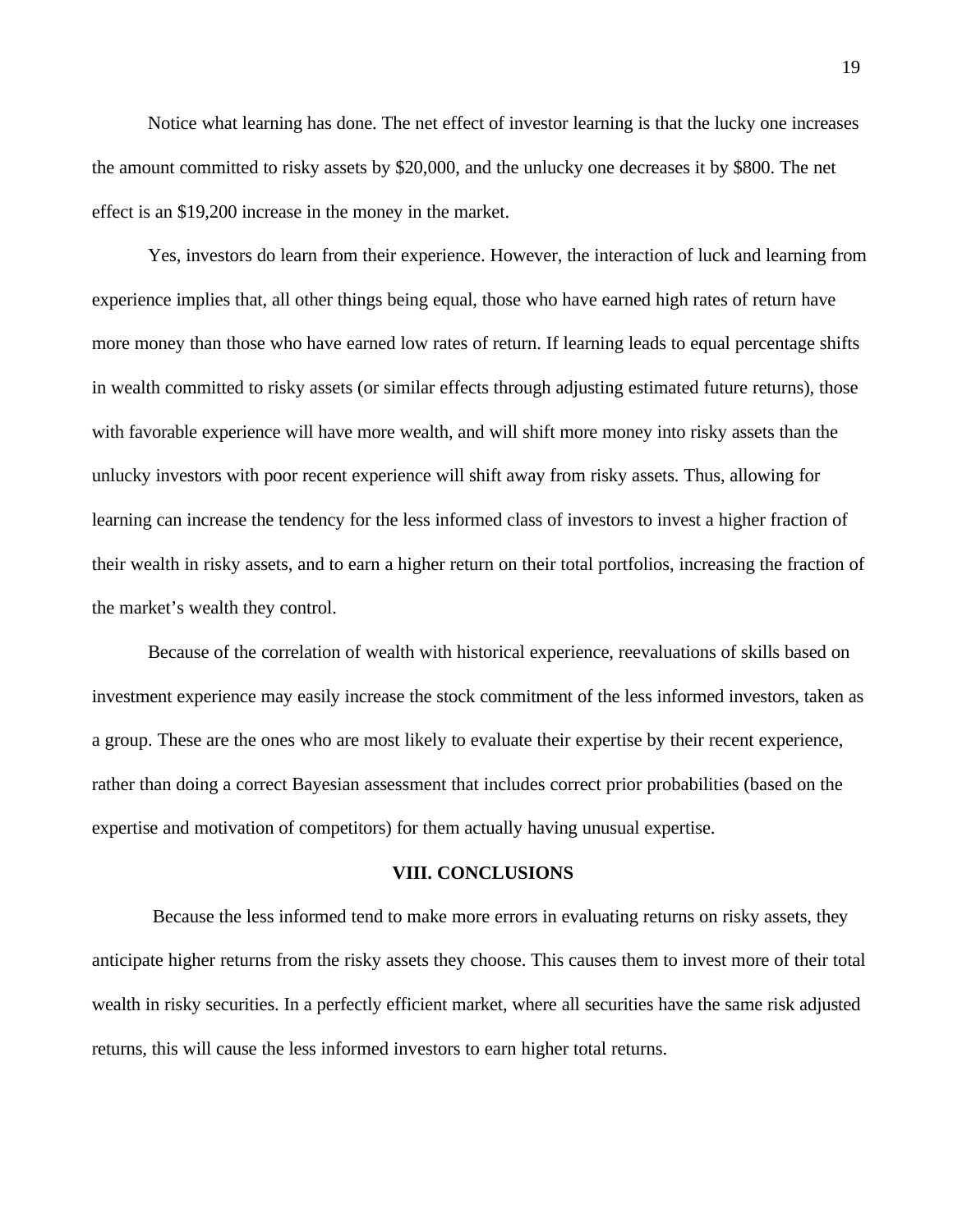However, a higher return (not offset by differences in saving rates) on one group's portfolio implies that this group's share of total wealth will increase. A perpetually increasing share of wealth for the less informed group is inconsistent with the continuance of efficient markets.

For equilibrium with multiple groups, the rate of growth of the wealth of each group must be the same. In the absence of saving differences, this implies that differences in the fraction of wealth invested in risky assets must be offset by differences in the average risk premiums earned on risky assets. This equilibrium, and the forces maintaining it, can be shown with a simple graph.

Differences in saving behavior between groups can be easily incorporated into the model.

Because errors in return estimation likely correlate with systematic risk, the slope of the security market line is reduced because less informed investors bid up the prices of securities whose systematic risk is high.

It is unlikely that learning will eliminate this effect for several reasons. Some are psychological. However, because an individual's investment experience is correlated with his end of period wealth, equal percentage shifts in the allocation to risky assets (or equivalent changes in beliefs) increase total funds allocated to risky assets.

## **Footnotes**

 $\overline{a}$ 

<sup>1</sup> There are several reasons for suspecting that estimation errors may both overestimate returns and underestimate risks. One is that people in general tend to be overconfident (Shefrin, 2000, pp. 48-51) and this leads to underestimating risks.

One reason is that there is a large number of things that can go wrong (lawsuits, entry of competitors, new government regulations, product recalls, etc.) which are individually of low probability, but collectively important. To simplify the analysis investors often place the probability of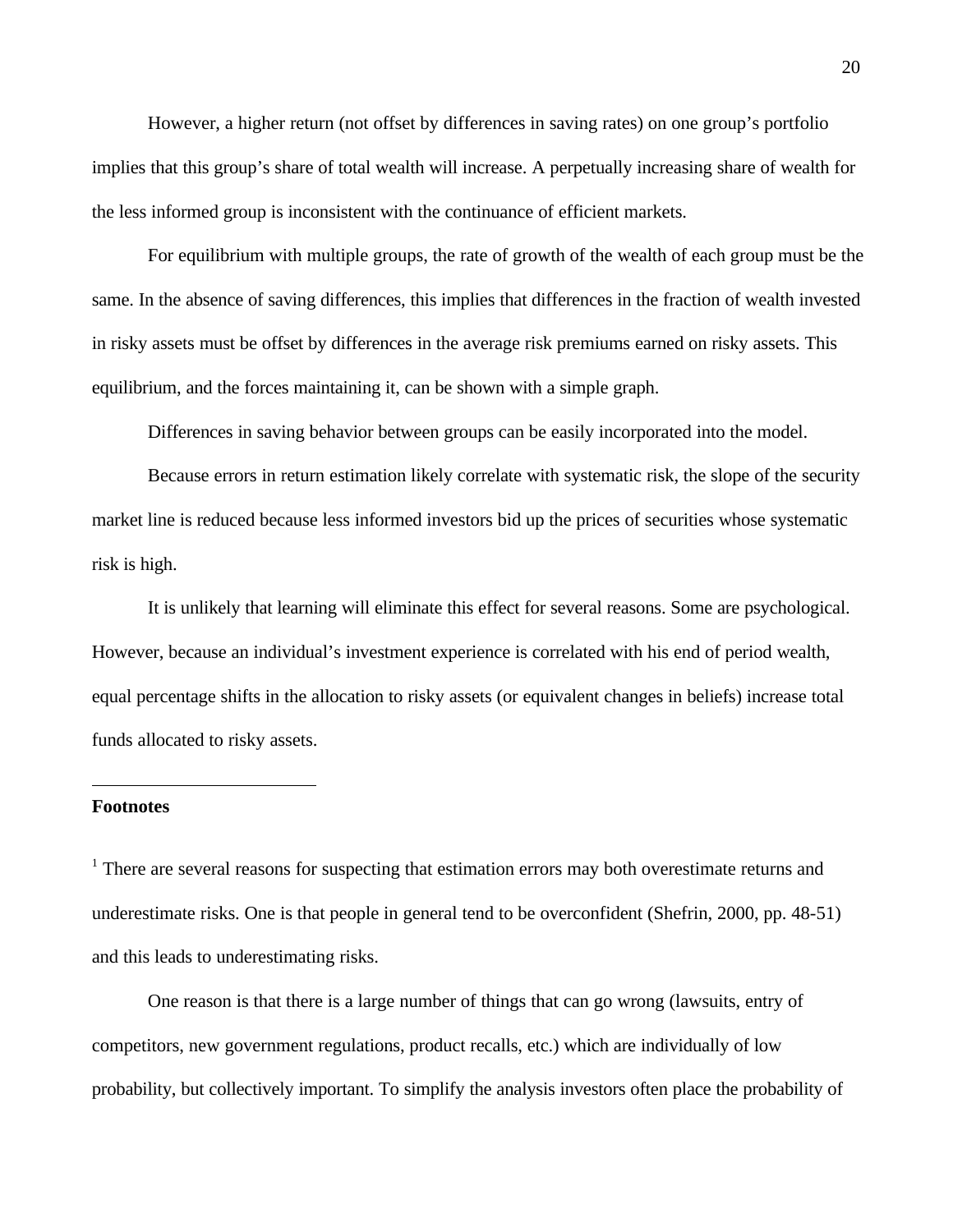these events at zero, rather than at the correct low number. Failure to consider the possibility of such adverse events both raises returns and lowers risks.

 $\overline{a}$ 

Also, both firms and brokers have incentives to promulgate good news and information about the possibility of favorable events. Thus, most less informed investors are likely to have heard about possible good news (say a new product in development, or the potential cost saving from a new management). However, there is less incentive to publicize bad news, and the less informed investors may not have discovered some adverse facts.

<sup>2</sup>Certainly there is considerable evidence that markets are close to efficient (for a recent review, see Fama 1991). The consistent failure of institutional investors to outperform the averages shows that markets are close to efficient, even if not perfectly efficient (Dunn and Theisen 1983, Brinson, Hood, and Beebower 1986, Bogle 1991, Figures 4 and 5, Lakonishok, Shleifer, and Vishny 1992). As long as mistakes do not appreciably change the rates of return on the securities bought because of these mistakes (which requires merely that mistake-inspired trades be offset by better informed investors' trades), the portfolios of the mistake prone, being riskier, should earn higher rates of return than the portfolios of the informed. Of course, this assumes that the uninformed do not trade so often as to lose most of their income through spreads and commissions.

Admittedly, Ippolito (1989) reported that mutual funds slightly outperformed the indices, a fact which he interpreted as showing some stock picking ability. However, most of this advantage was consumed by management fees and other expenses, as theory would predict. Thus, even conceding this degree of skill, the wealth in these mutual funds would not be growing faster than that of less expert individual investors who did not have the mutual funds' management expenses.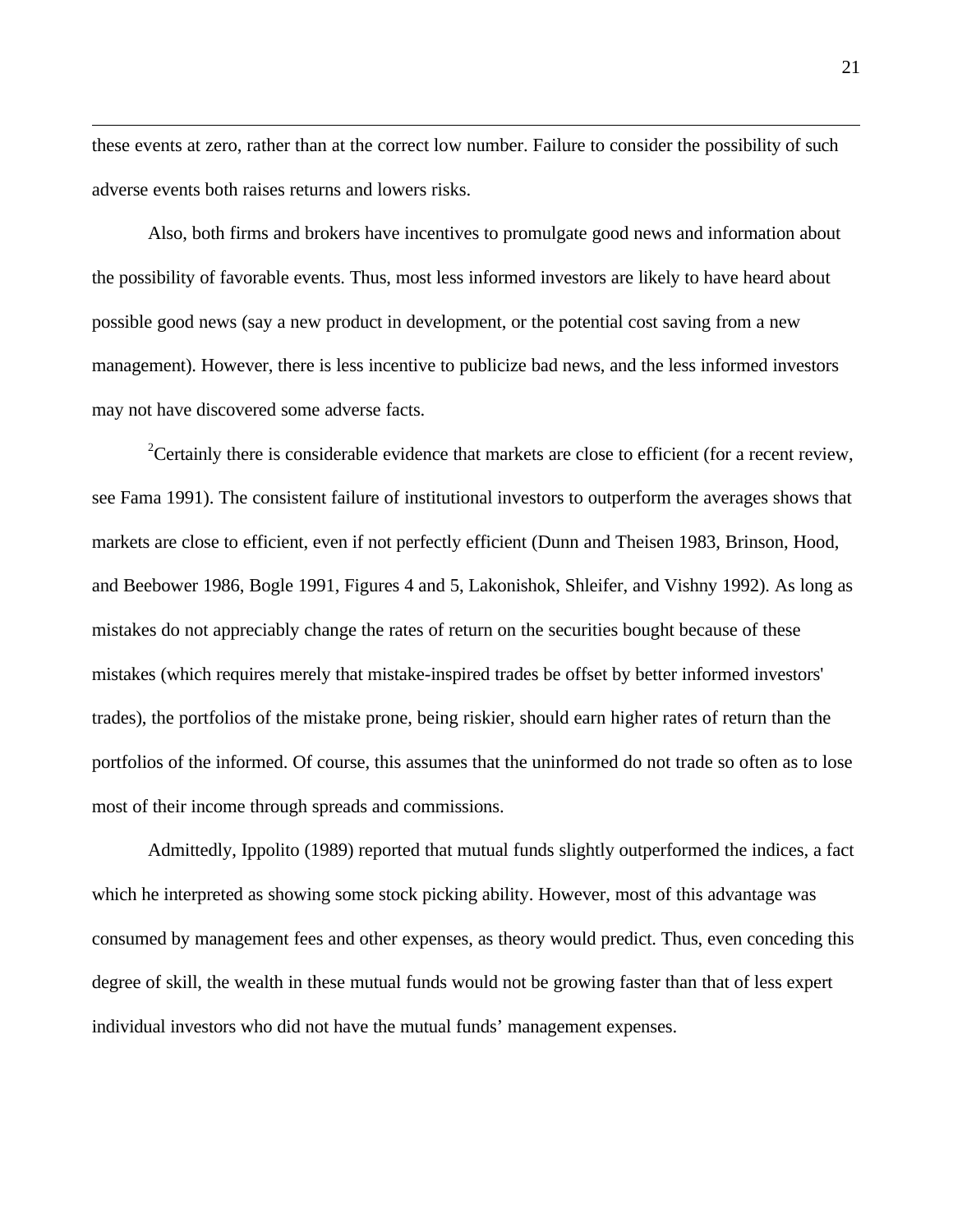$3$  De Long, Shleifer, Summers, and Waldman, (1991) have argued that some investors frequently make errors in estimating variability of security returns, normally being overconfident about their predictions, and have shown that such investors can survive and possibly come to dominate in markets. They give very little consideration to incorrect estimates of rates of return, saying (p. 5), "Moreover we assume the misperceptions of different noise traders about a particular asset are correlated, for if all traders confused about the returns on a stock have different misperceptions, their trades will cancel out." I explicitly do not make this assumption here.

 $\overline{a}$ 

While De Long et al. (1990b, p. 731) assert that equity underpricing "is a necessary condition for noise traders to earn higher expected returns," this argument shows they can earn higher returns simply because they put more of their total portfolio into risky assets, and more into risky assets with higher systematic risks, regardless of whether equities as a whole are underpriced. An earlier statement by the same authors (De Long et al. 1990a, p. 731) states, "Finally, as we showed in earlier work, if trader's mistakes cause them to take positions that carry more market risk than rational investor's positions, they can earn higher return in the market even if they make judgement errors." However, in their 1991 paper these authors clearly recognize and show that investors who err about individual securities can earn higher returns. The earlier work referred to, while not explicitly referenced, is apparently an earlier draft of the noise paper (here referenced as De Long et al. 1990b). Finally, in a summary paper, Shleifer and Summers recognize that noise traders can earn higher expected returns in the market through undertaking higher risks, but they make the puzzling comment that "Almost for sure, they fail to affect demand in the long run" (1990, p. 25).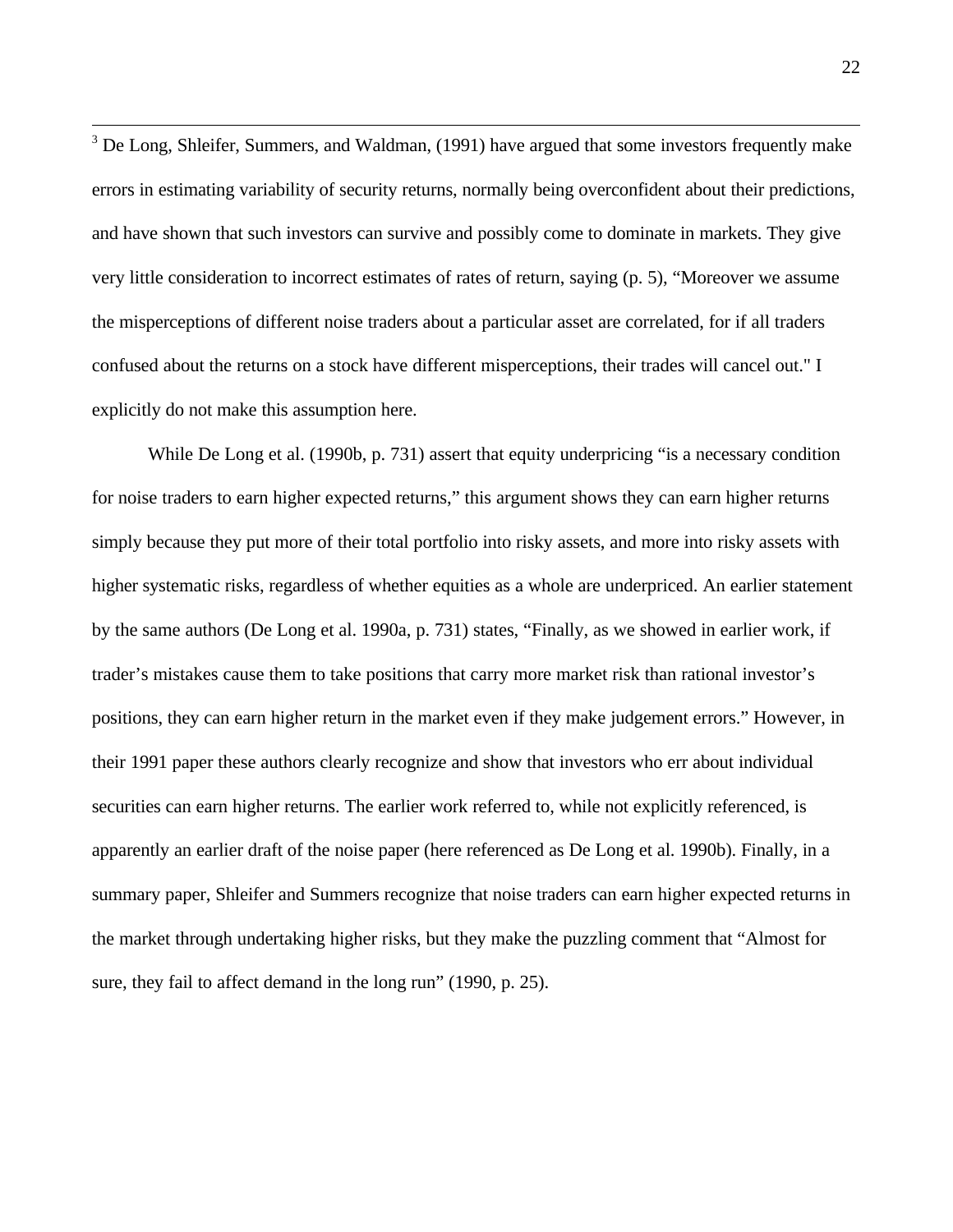<sup>4</sup> Readers may ask why the case of uninformed investors forcing prices down is not discussed. There are several reasons. One is that the arguments are symmetric, and if the case of prices being forced up is understood, the case of prices being forced down is the reverse.

However, there are several reasons for concentrating on the case where the uninformed bid prices up. One is that most uninformed investors are probably unwilling or unable to sell short. Many individual investors do not understand short selling, and hence will not engage in it. The uninformed investors are likely to be disproportionately represented in this group. Thus, if they underestimate returns from a stock, they are likely to reduce their holdings to zero, and then stop selling. This limits the amount of downward pressure on prices their mistakes cause.

 Consider, a case where investors make errors of plus or minus 20% in the expected returns from stocks in a market where the average stock is believed to yield 10%. Most investors making downwards errors will reduce their holdings to zero. Few will sell short. Hence those who do not hold the stock (typically a majority) will not be willing to go short, and will do no selling. The effective impact on the market will be limited, and most likely offset by buying from the informed investors, leaving the price unchanged.

However, every investor who overestimates the return by 20% is likely to be a buyer (even if holdings had previously been zero). This makes it much more likely that the error-induced buying will be large enough to change the price. Thus, the concentration in the body of the text on error-induced buying rather than error-induced selling.

 $<sup>5</sup>$  The total earnings of the informed investors  $R_{ti}$  is given by</sup>

$$
R_{ti} = R_f + w_i(R_i - R_f) \tag{7}
$$

and for the uninformed investors by

 $\overline{a}$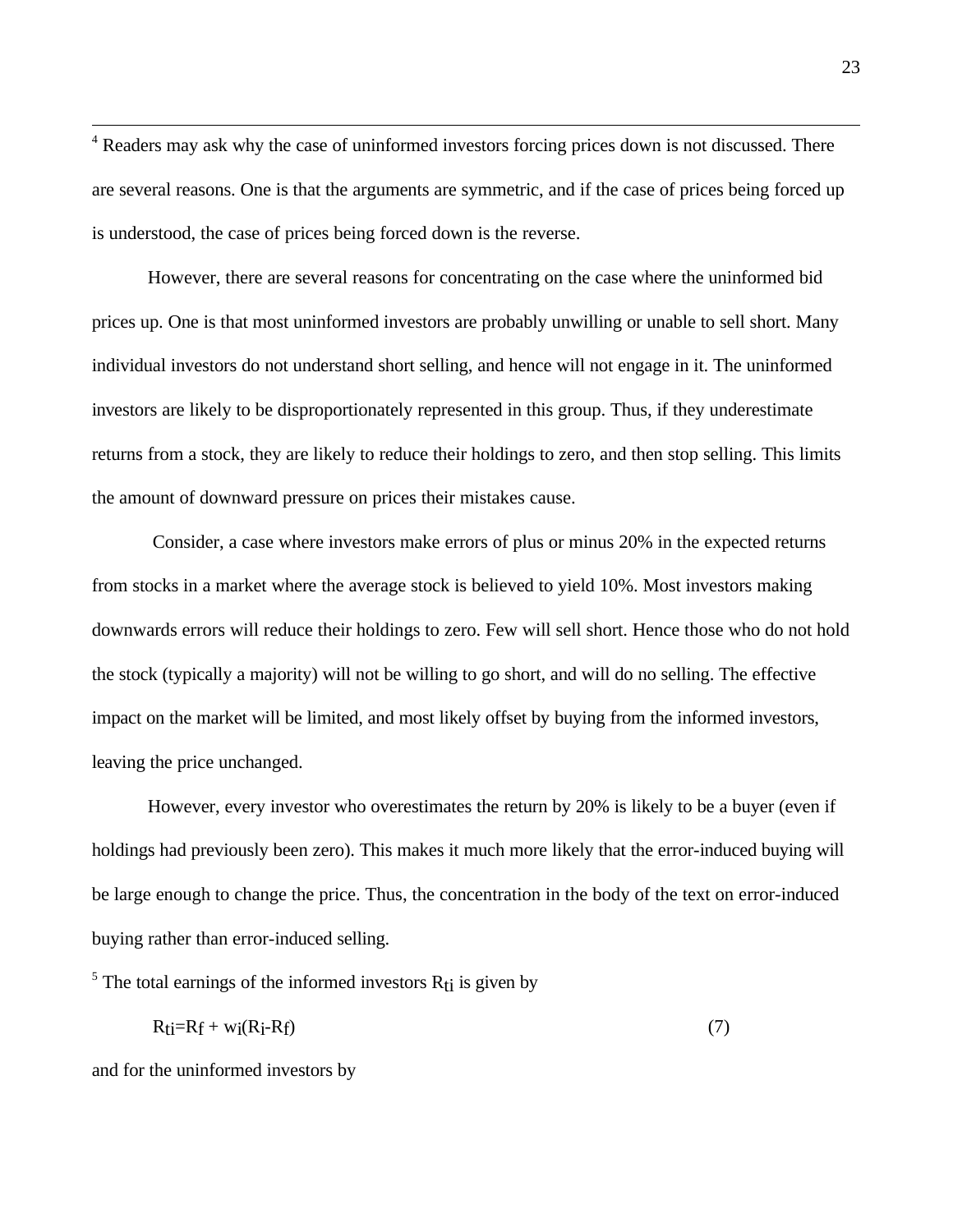$$
R_{tu} = R_f + w_u (R_u - R_f) \tag{8}
$$

 $\overline{a}$ 

where w is the fraction of wealth in risky assets,  $R_f$  to the risk free rate of return,  $R_i$  is the return to risky investment for the informed, and  $R<sub>u</sub>$  the return for the uninformed. The subscript i refers to the informed investors, and the subscript u to the uninformed ones. The total rate of return on the portfolios of the uninformed will exceed that of the informed if

$$
w_{\mathbf{u}}/w_{\mathbf{i}} > (R_{\mathbf{i}} - R_{\mathbf{f}})/(R_{\mathbf{u}} - R_{\mathbf{f}}) \tag{9}
$$

In words, the necessary condition for the uninformed investors to earn more on their total portfolio is for the fraction of their portfolio invested in risky assets to rise by a higher percentage than the reciprocal of the fraction by which the risk premium they earn on risky assets is reduced. For this to happen seems quite plausible.

<sup>6</sup> See footnote 1 for the demonstration that the percentage of assets in the risky assets is proportional to the anticipated risk premium for such a utility function. If the less informed investors believe the risk premium on the set of stocks they will purchase is 9% (13%-4%), rather than 6% (10%-4%), they will invest 50% more in stocks than the fully informed investors.

<sup>7</sup> See Miller 1978 for an exposition (the first to my knowledge), with a worked out example.the most recent exposition is Miller (forthcoming).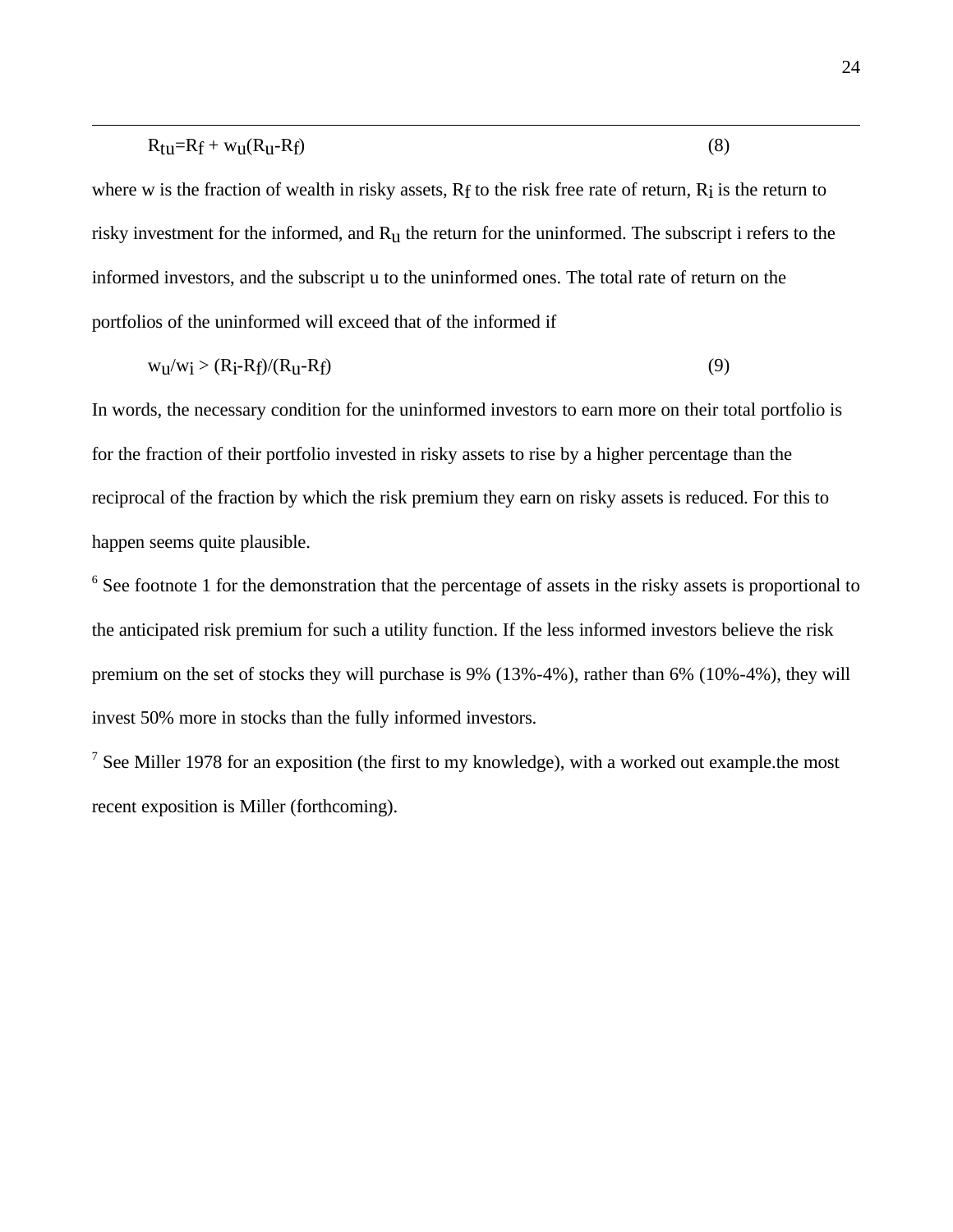Black, Fischer, (1986), 'Noise,' *Journal of Finance* XLI, 529-543.

Black, Fischer, Michael C. Jensen, and Myron Scholes, (1972). 'The capital asset pricing model: some empirical tests', in Michael C. Jensen ed., *Studies in the Theory of Capital Markets*, New York, NY, Praeger.

Blume, Lawrence & David Easley (1992). 'Evolution and market behavior,' *Journal of Economic Theory* 58, 9-40.

Blume, Marshall & Irwin Friend, (1975). 'The asset structure of individual portfolios and some implications for utility functions' *Journal of Finance* XXX, 585-603.

Bodie, Zvi, Alex Kane, & Alan J. Marcus, (1993). *Investments* , Homewood, IL, Richard D. Irwin.

- Boldt, Bob L. & Hal Arbit, (1984). 'Efficient markets and the professional investor' *Financial Analysts Journal*, 22-34.
- Bogle, John C., (1991). 'Investing in the 1990s: Remembrance of things past and things yet to come' *Journal of Portfolio Management* , 5-14.
- Brinson, Gary P., L. Randolph Hood, & Gary L. Beebower, (1986). 'Determinants of portfolio performance,' *Financial Analysts Journal* 42, 39-44.
- Copeland, Thomas E. & J. Fred Weston, (1988). *Financial Theory and Corporate Policy*, Reading, Mass., Addison-Wesley.
- De Bondt, Werner F. & Richard Thaler, (1985). 'Does the stock market overreact?' *Journal of Finance* XL, 793-805.
- De Bondt, Werner F. & Richard Thaler,(1987) . 'Further evidence on investor overreaction and stock market seasonality,' *Journal of Finance* 42, 557-581.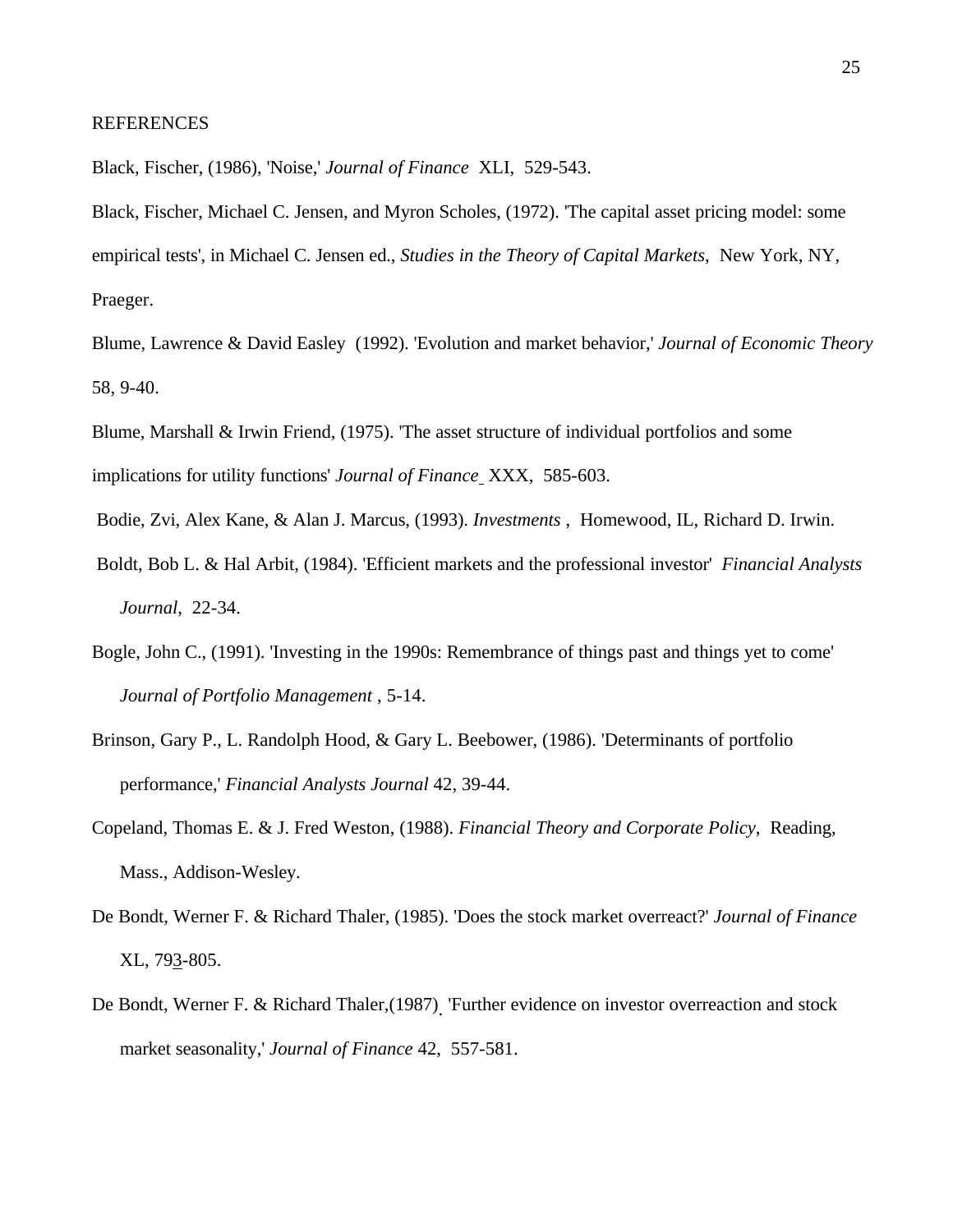- De Long, J. Bradford, Andrei Shleifer, Lawrence H. Summers, & Robert J. Waldman, (1990a), 'Positive feedback investment strategies and destabilizing rational speculation,' *Journal of Finance* 45, 379- 395.
- De Long, J. Bradford, Andrei Shleifer, Lawrence H. Summers, & Robert J. Waldman, (1990b) . 'Noise trader risk in financial markets,' *Journal of Political Economy* 98, 703-738.
- De Long, J. Bradford, Andrei Shleifer, Lawrence H. Summers, & Robert J. Waldman,(1991). 'The survival of noise traders in financial markets,' *Journal of Business* 64, 1-20.
- Dunn, Patricia & Rolf D. Theisen,(1983). 'How consistently do active managers win?' *Journal of Portfolio Management* 9, 47-50.
- Elton, E. J. & Gruber, M. J., (1995). Modern Portfolio Theory and Investment Analysis, Nw York: John Wiley & Sons.
- Fama, Eugene F., (1991) . 'Efficient Capital Markets: II,' *Journal of Finance* XLVI, 1575-1617.
- Friedman, Milton, (1953). 'The case for flexible exchange rates,' in *Essays in Positive Economics*, Chicago, IL, University of Chicago Press.
- Grossman, Sanford J. & Joseph E. Stiglitz, (1980), 'On the impossibility of informationally efficient markets,' *American Economic Review* 70, 393-408.
- Haugen, R. A., 1999a. The New Finance: A Case against Efficient Markets, Upper Saddle River, New Jersey: Prentice Hall

- Ippolito, Richard A., (1989) 'Efficiency with costly information: A study of mutual fund performance, (1965-(1984,' *The Quarterly Journal of Economics* CIV, 3-23.
- Jacobs, Bruce J. & Kenneth N. Levy, (1988) 'Disentangling equity return regularities: New insights and investment opportunities,' *Financial Analysts Journal* 44, 18-44.

Haugen, R. A., 1999b. The Inefficient Stock Market, Upper Saddle River, New Jersey: Prentice Hall.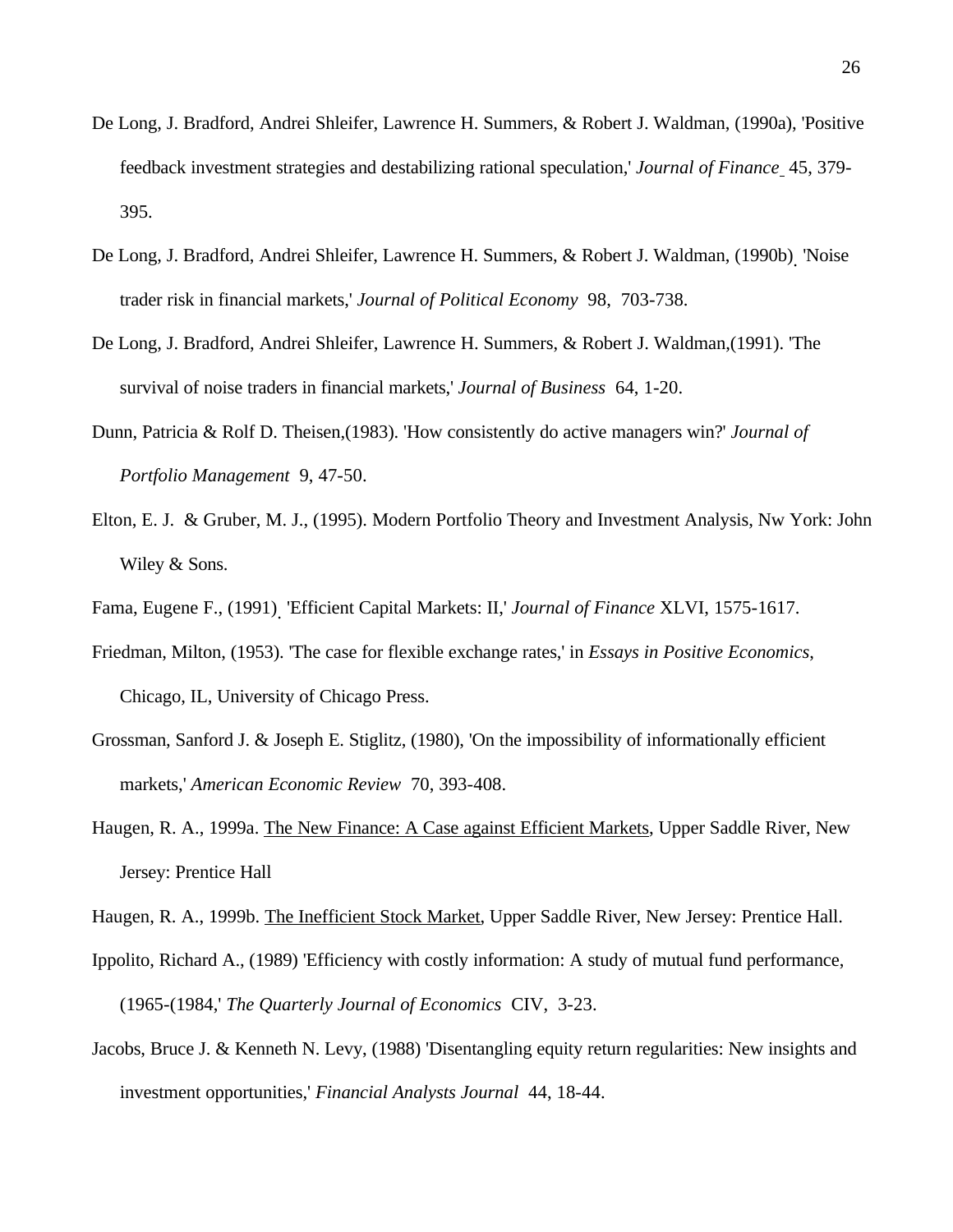Jegadeesh, Narasimhan & Sheridan Titman, (1993) . 'Returns to Buying Winners and Selling Losers: Implications for Stock Market Efficiency,' *Journal of Finance* XLVIII, 65-91.

Kalat, James W., (1990). *Introduction to Psychology*, Belmont, Mass., Wadsworth.

- Lakonishok, Josef, Andrei Shleifer, & Robert W. Vishny, (1992). 'The structure and performance of the money management industry,' *Brookings Papers on Economic Activity, Microeconomics*, 339-379.
- Lockard, J.S. & D.L. Paulhus. (1988). *Self-deception: An Adaptive Mechanism*? Englewood Cliffs, NJ: Prentice Hall.
- Miller, Edward M., (1977). 'Risk, uncertainty, and divergence of opinion,' *Journal of Finance* 32, 1151- 1168.
- Miller, Edward M., (1978). 'Uncertainty induced bias in capital budgeting,' *Financial Management* 7, 12- 18.
- Miller, Edward M., (1978). 'How to win at the loser's game,' *Journal of Portfolio Management* 5, 17- 24.
- Miller, Edward M., (1987). 'Bounded efficient markets: A new wrinkle to the EMH,' *Journal of Portfolio Management* 13, 4-13.
- Miller, Edward M, (forthcoming). "Capital Budgeting Errors Seldom Cancel," *Financial Practice and Education*.
- Reilly, Frank K., (1989). *Investment Analysis and Portfolio Management*, Chicago, IL, The Dryden Press.
- Samuelson, Paul, (1971). 'The 'fallacy' of maximizing the geometric mean in long sequences of investing or gambling,' *Proceedings of the National Academy of Science of the United States* 68:10, 2493- 2496.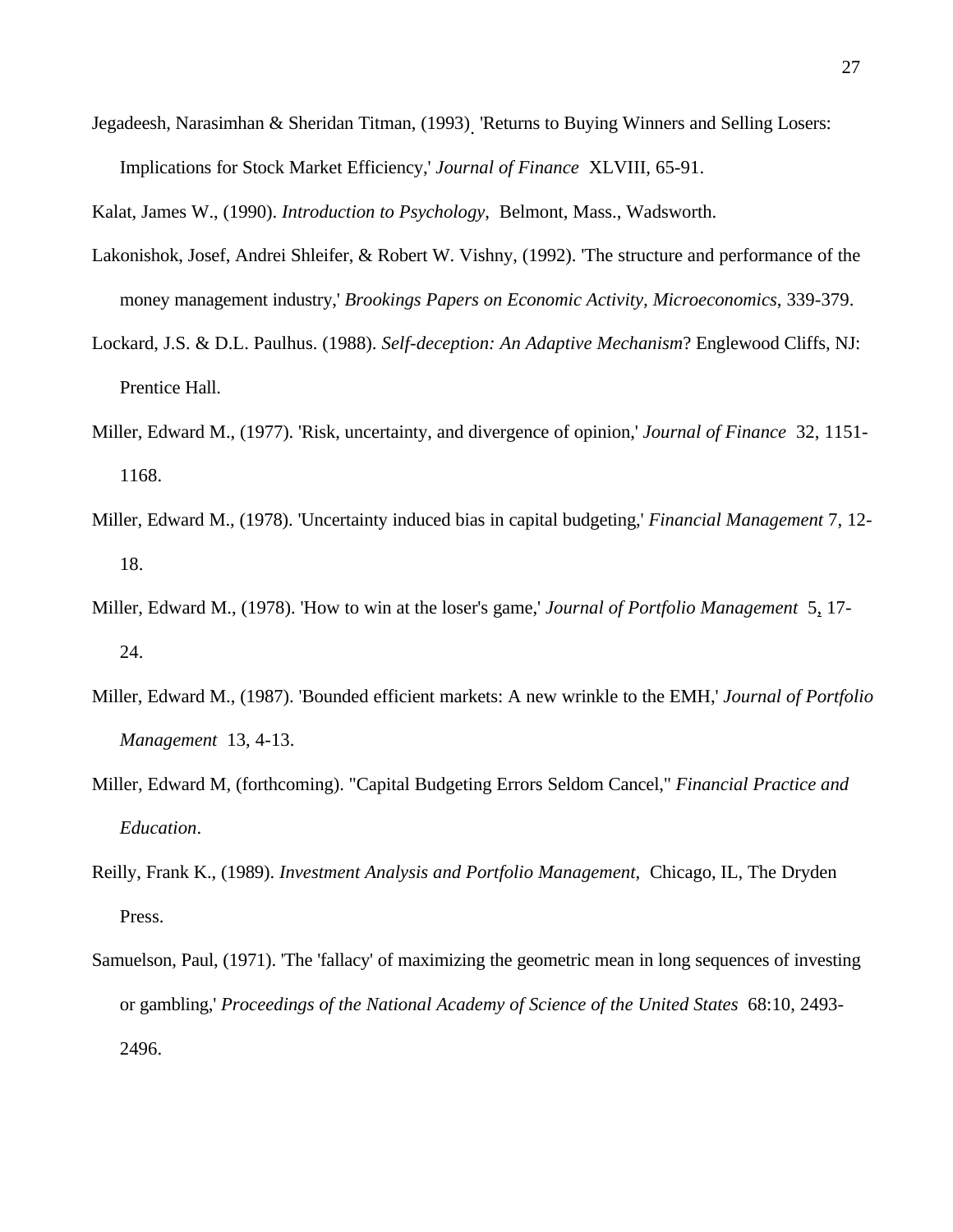Shefrin, Hersh & Meir Statman, (1985) . 'The disposition to sell winners too early and ride losers too long: theory and evidence,' *Journal of Finance* XL, 777-790.

Shefrin, Hersh (2000). *Beyond Greed and Fear*. Boston: Harvard Business School Press.

- Shefrin, Hersh & Meir Statman, (1994), 'Behavioral capital asset pricing theory,' *Journal of Financial and Quantitative Analysis* 29:3, 323-349.
- Shleifer, Andrei & Lawrence H. Summers, (1990) . 'The Noise Trader Approach to Finance,' *Journal of Economic Perspectives* 4:2 Spring 19-33.
- Shukla, Ravi, & Charles Trzcinka, (1991)'Research on risk and return: Can measures of risk explain anything?' *Journal of Portfolio Management* 17, 15-21.
- Statman, Meir, (1987) . 'How many stocks make a diversified portfolio?' *Journal of Financial and Quantitative Analysis* 22, 353-364.
- Trivers, R. (1990. Deceit and self-deception: The relationship between communication and consciousness. In: Man and Beast Revisited. M.H. Robinson and L. Tiger, Eds, Washington: Smithsonian, pp. 175-(191.